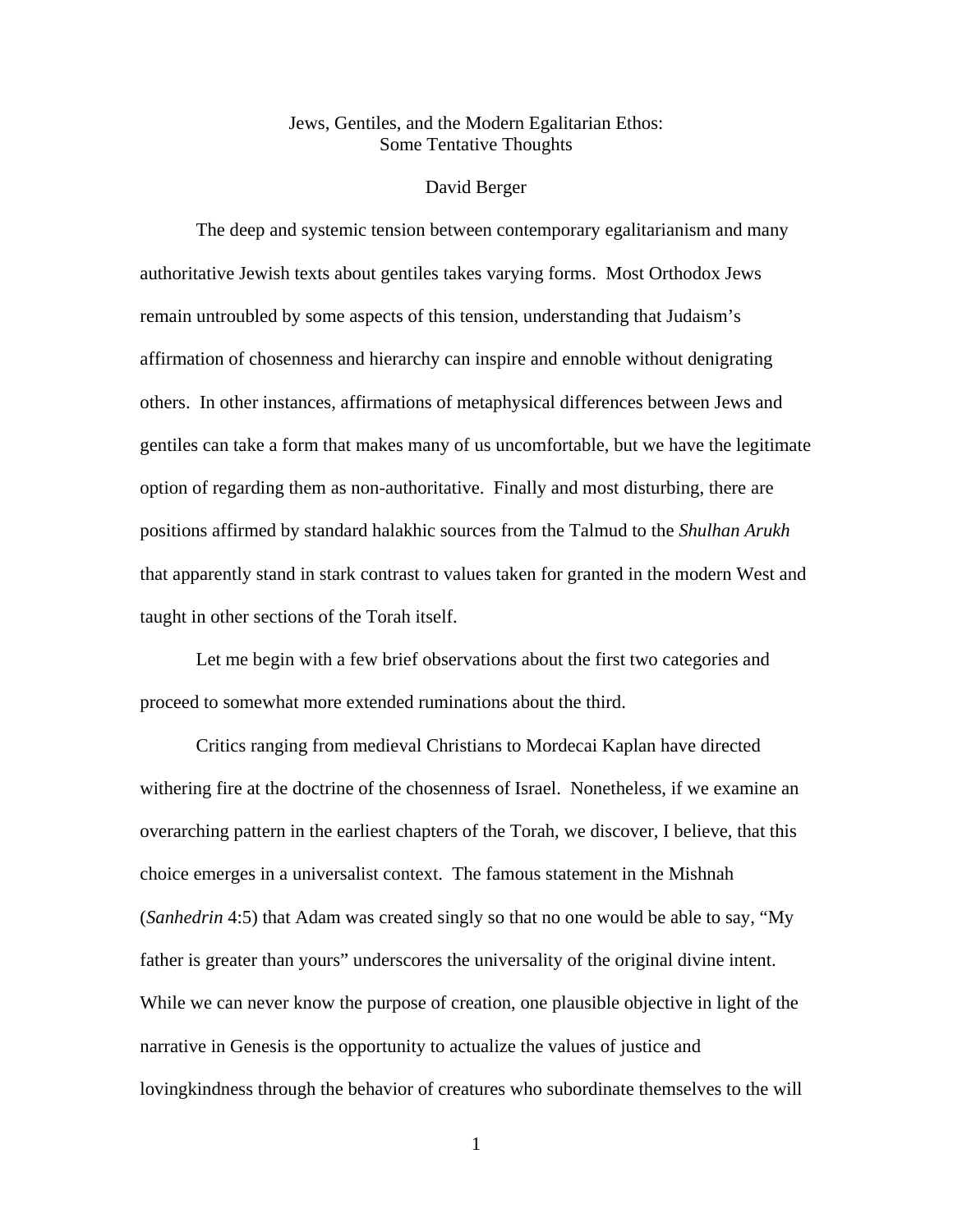of God. If God created the world for his glory, that glory is expressed through human recognition of divine authority as a vehicle for forging just relationships with others. Tragically, however, repeated divine efforts to achieve this objective on a universal level fail.

Not only do Adam and Eve not subordinate themselves to God; they aspire to "be like God by knowing good and evil." Later, the generation of the flood precipitates the destruction of the world by actions that *Hazal* understand as violations of the canons of proper behavior toward others. "Their final fate was sealed because of robbery"<sup>1</sup>—a point whose essential message remains intact even if we assign a broader meaning to *hamas*. But God does not give up, and once again he attempts to create a world without divisions among people. And again he "fails"—and precisely because of another effort, this time on the part of "the generation of division," to ascend to a level where they can challenge God.

It is only at this point that the Creator, forced as it were by his recognition of the failings of human nature, introduces division in mankind and chooses one family to bear the torch of the original, ultimately universal, objective of creation. The choice of Abraham rests precisely on qualities that counteract those earlier failings. In contrast to the hubris of earlier generations, Abraham declares himself dust and ashes, and in contrast to the unethical behavior of the generation of the flood, he "will instruct his children…to do what is just and right." The tension between Abraham's two famous confrontations with ethically problematic divine behavior underscores precisely these two characteristics. Faced with a direct divine command, he utterly submits; told of a divine plan affecting others, he issues a challenge based on his perception of a violation of what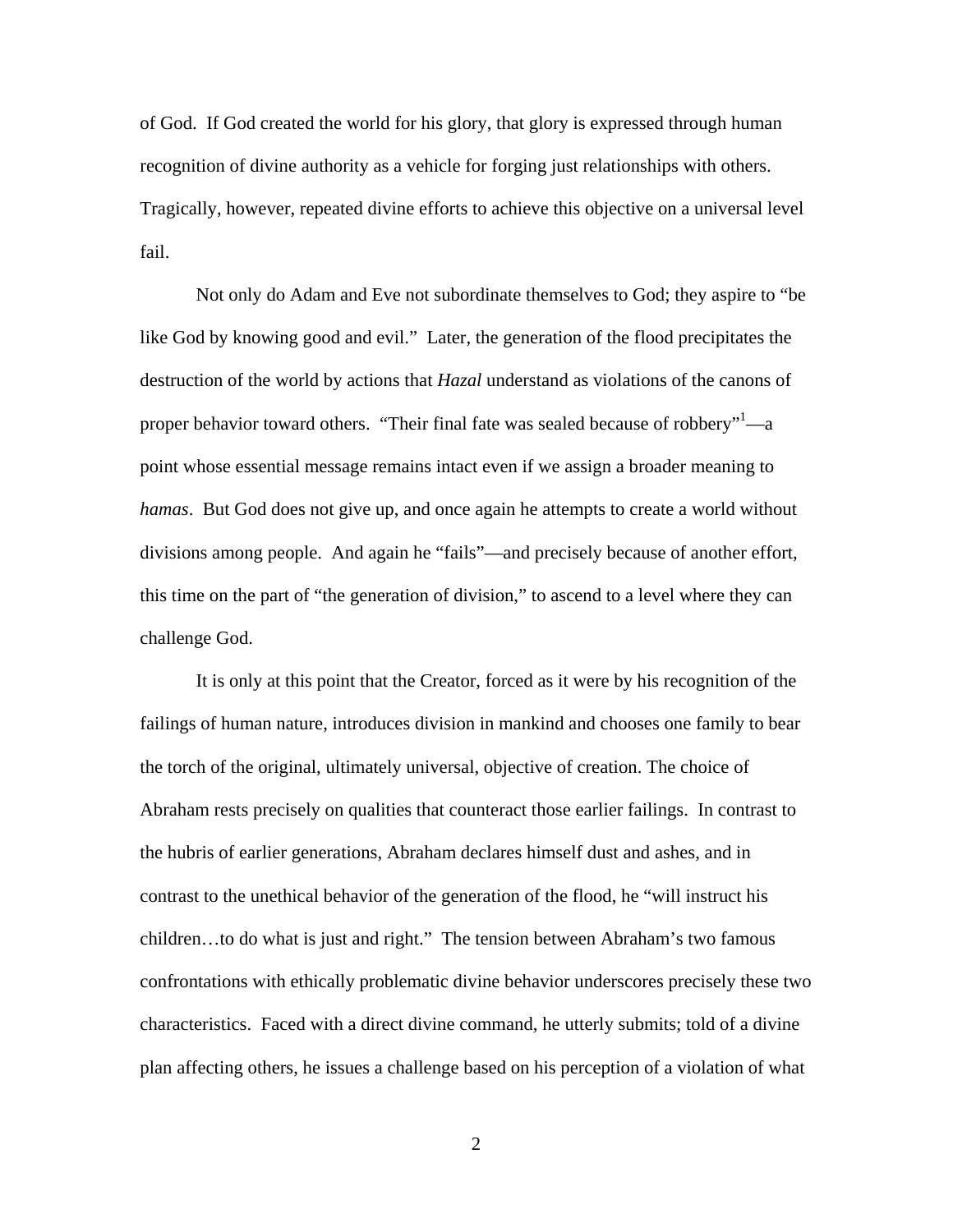is just and right, though it is on that very occasion that he underscores his standing as dust and ashes. $2$ 

Though the choice of Abraham and his descendants represents a short-term narrowing of God's focus, it seems highly improbable that it represents a permanent abandonment of the great aim of creation implied in all that went before. Rather, it is God's way of taking a longer, slower, surer path to the achievement of his universal objective. The messianic dream in its broadest and most inclusive version is implicit at the moment of creation—this, I think, is the meaning of the rabbinic vision of the preexisting soul of the Messiah-- as well as at the election of the father of Israel, who is also the father of a multitude of nations. $3$ 

Notwithstanding this universal goal, the election of Israel, formalized at Sinai, unquestionably establishes deep differences between Jews and non-Jews. Israel becomes a kingdom of priests and a holy nation with all that such hierarchical language implies; the set of obligations and beliefs embodied in the Torah elevate the recipients of the revelation even as they are warned that it was not their own righteousness that entitled them to this privilege; the status of Jews and gentiles with respect to ritual, to purity and impurity, and to the establishment and dissolution of marital ties is marked by sharp distinctions. On the whole, I do not think that this complex of differences, especially if understood in the way that I have presented it, strikes contemporary Orthodox Jews as troubling. Quite the contrary. The sanctity of Israel, with all the responsibilities that it imposes, is a badge of honor. We are inclined to see the radical leveling of difference and the relentless relativization of values in extreme expressions of multiculturalist ideology as proper objects of criticism rather than ideals worthy of emulation.<sup>4</sup>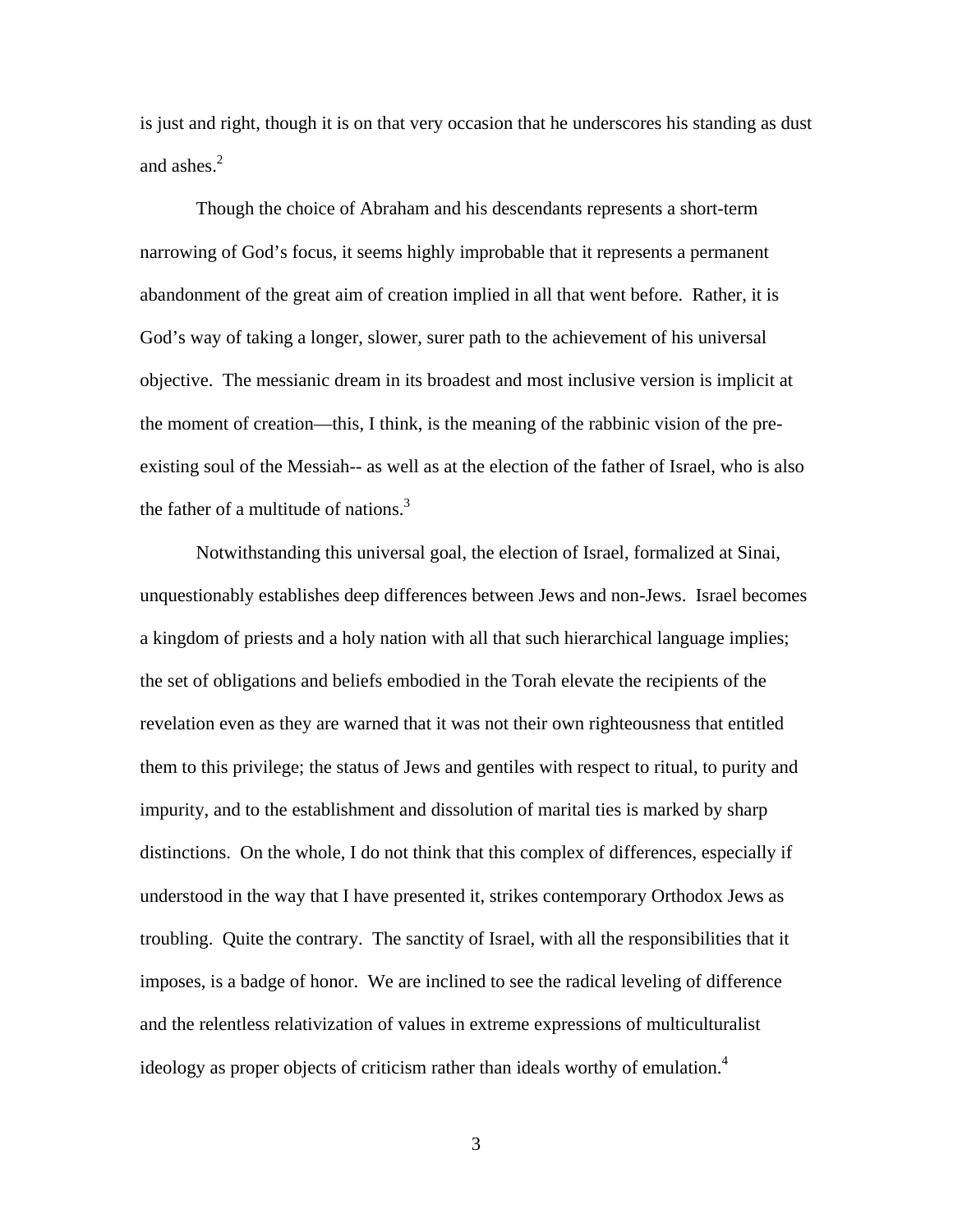The manner in which some of the differences in ritual status are formulated can nonetheless jar our sensibilities. Thus, there is—or should be-- nothing troubling about the position that the ritual status, or non-status, of gentiles excludes them from performing valid ritual slaughter even if they are under constant observation. But anyone attuned to an egalitarian ethic will be deeply shaken by Ravad's extraordinary outburst in response to Maimonides' admittedly surprising ruling that a gentile's slaughter, while not rendering the animal fit for consumption, can remove it, if only on the level of biblical purity law, from the status of *nevelah*: "This is one of his ideas, and none of them is less worthwhile than this one. For gentiles are like animals; they neither impart impurity nor become impure. A people compared to a donkey. The nations are like a drop in a bucket (Isaiah 40:15). Let the wind carry all of them away, and anyone who regards them as anything has gathered a handful of wind."<sup>5</sup>

This is no ordinary disagreement even by the standards of Ravad's tempestuous personality, and we are eminently justified in seeing it through the prism of the Jewish experience in medieval Europe. I do not advocate mechanical historicizing of such statements, nor do I believe that positions influenced by a rabbi's experience should automatically be discounted. Nonetheless, not only do I see no religious obligation to read the formulation of this stricture in a historical vacuum; the change in context is precisely what gives us the right to denounce a contemporary Jew who would use this language while retaining our reverence for the great medieval talmudist.

Sometimes the relationship between sharp language and the essential position is more intimate, and it appears more difficult to separate the two. One can assert, for example, that Jewish law does not recognize some gentile family relationships or that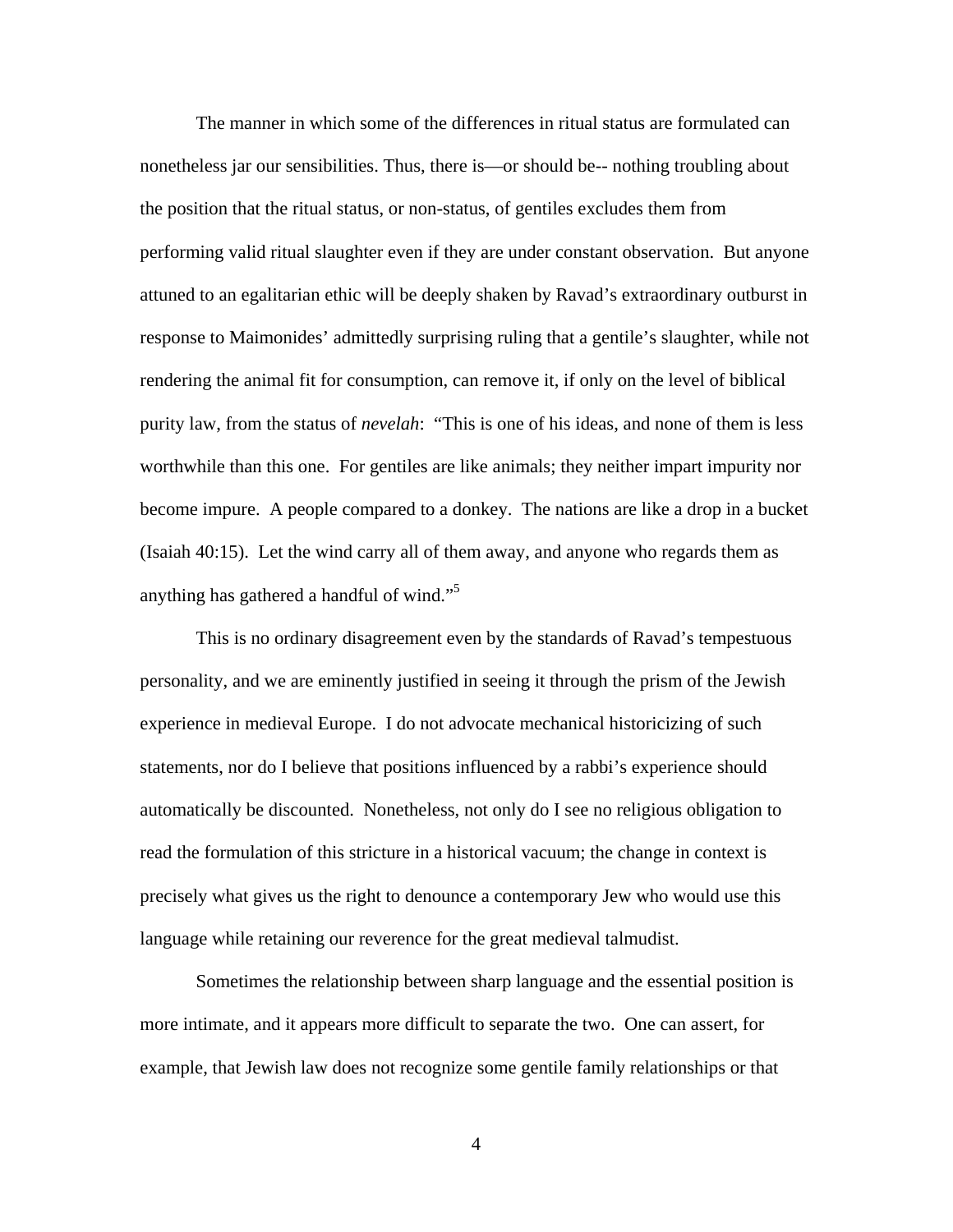sexual relations between a Jewish woman and a non-Jewish man do not have certain legal consequences without resort to demeaning categories. In these instances, however, the Talmud's assertion of the former position and Rabbenu Tam's affirmation of the latter are explicitly grounded in the biblical verse that "their issue is the issue of horses." <sup>6</sup> Nonetheless, it is beyond question that neither the Talmud nor Rabbenu Tam held the generalized position that gentiles are not to be considered human; the extreme language here was generated by the biblical verse, and its application is limited to the immediate contexts.

Rabbenu Tam's reaction to the well known Talmudic assertion that Jews are called *adam* while gentiles are not demonstrates his readiness to assign untrammeled "adamhood" to non-Jews. *Tosafot* notes an apparently contradictory Talmudic statement, based on a verse containing the word *ha-adam*, that a gentile who studies Torah is like a high priest. Though other solutions are possible—and attested—Rabbenu Tam famously provided what appears to be a purely technical distinction between *adam* and *ha-adam*, leaving gentiles in the latter category without hesitation or limitation.<sup>7</sup> With specific reference to medieval Ashkenazic texts, Jacob Katz has emphasized the importance of local context in limiting the scope of halakhic statements. In his study, the emphasis was on "liberal" statements that were not generalized beyond their original application, but the point is no less valid with respect to "intolerant" statements. It is not apologetics but simple common sense and the consistent application of scholarly method that preclude the assertion that Rabbenu Tam—or the Talmud--equated gentiles and horses.

Even the phrase "a people compared to a donkey," alluded to by Ravad and used by the Talmud in discussions of gentile slaves, does not intend such a simplistic,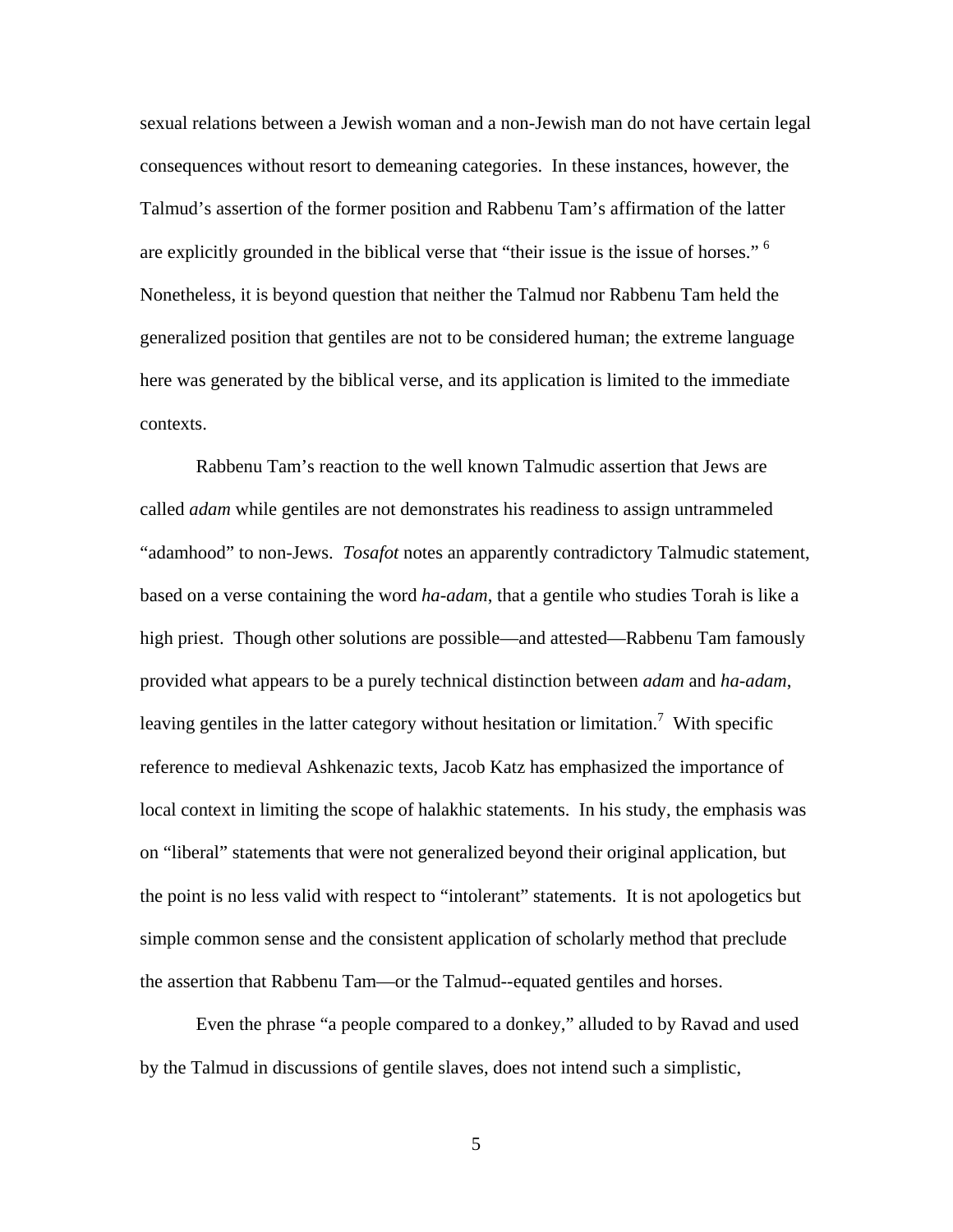generalized equation. The Talmud (*Ketubbot* 111a) asserts that even a gentile maidservant in the Land of Israel is guaranteed a place in the world to come. How do we know this? The remarkable answer is that we derive it from the "fact" that gentiles are called "a people compared to a donkey" combined with Isaiah's declaration that God gives life to "the people" living in the holy land. What makes this derivation all the more striking is that the term "people" (*'am*) in the rabbinic phrase is a play on words based on an expression in Genesis where the relevant word is "with" (*'im*). Thus, intellectual dexterity of the most flexible sort is mobilized to grant these so-called donkeys eternal bliss.

We move now from difference in ritual standing and sanctity—intrinsically untroubling though sometimes described in disturbing language—to affirmations of essentialist distinctions of the most profound sort. Precisely because Adam was created singly, anyone arguing for a metaphysical chasm between the Jewish and gentile soul must overcome a daunting obstacle. "Beloved is man because he was created in the image; special love is accorded him because he was created in the image of God…. Beloved are Israel because they are called children of God; special love is accorded them because they are called children of God" (*Avot* 3:14). Israel's privilege is monumental, but it does not penetrate to the core, defining element providing human beings with their unique dignity.

The Talmudic assertion that serves as justification for a far-reaching position standing in considerable tension with this mishnah is the ascription of a largely undefined taint to non-Jews. The serpent, understood to have had sexual relations with Eve, injected her with filth. This filth was removed from those who stood at Sinai—including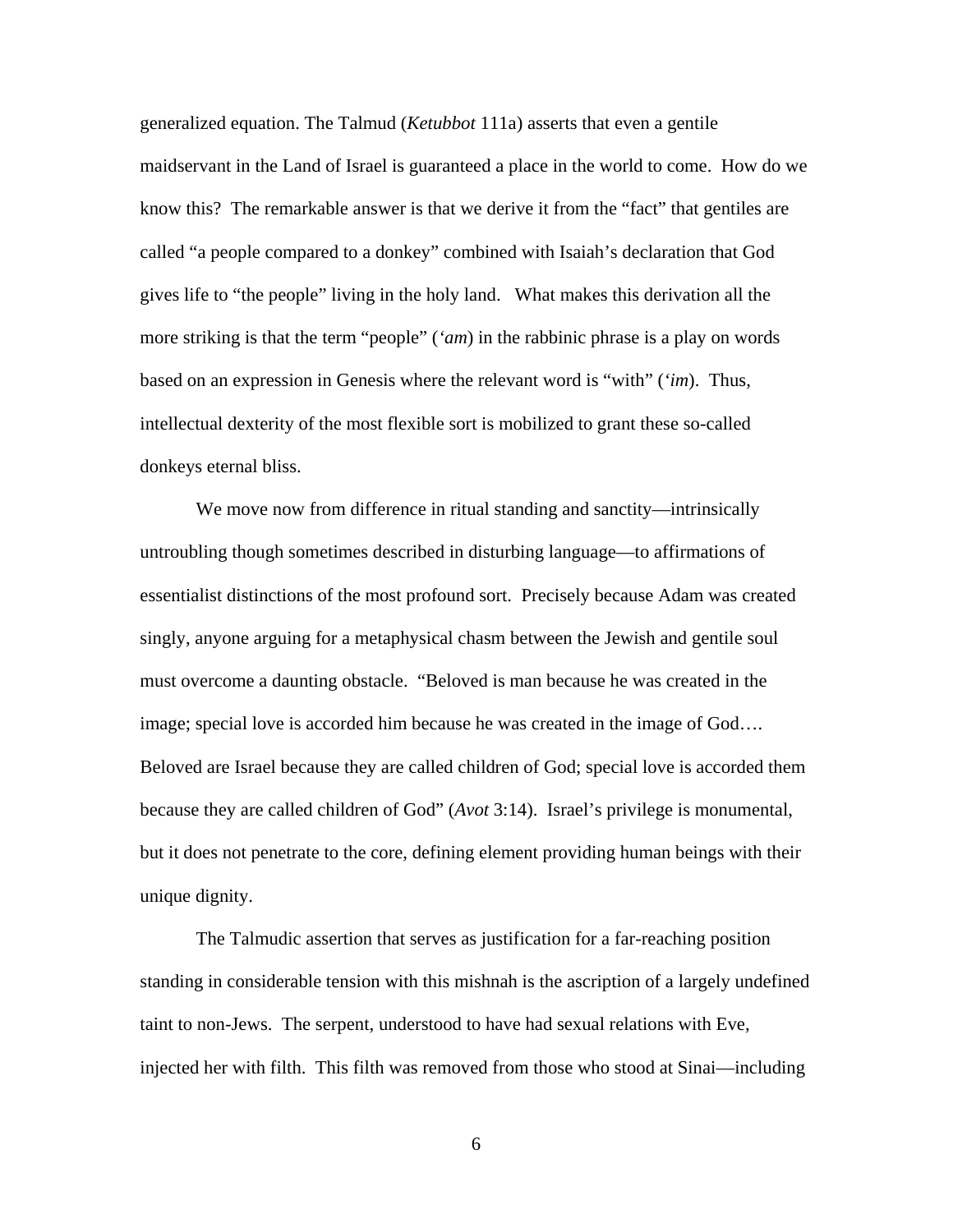indirectly future converts to Judaism—but not from gentiles. In one of the passages in which this assertion appears, the retention of this impurity explains the presumably unhealthy sexual proclivities evident among non-Jews. $^8$  Granting full allowance to this rabbinic position, I think it is fair to say that it describes a taint, not a qualitative difference in the soul itself.

The views of medieval and early modern Jews on this matter span a substantial spectrum. While most if not all Jews affirmed that the chosen people had certain moral qualities or inclinations absent or less pronounced among gentiles, I do not believe that either philosophically oriented Sephardim or Ashkenazic talmudists thought in terms of radically different souls for Jews and gentiles. Medieval philosophers addressed the nature of the human soul and its component parts in numerous contexts without proposing such profound distinctions, and I am inclined to regard this as more than an ordinary argument from silence. Jews have superior characteristics, but they are made of essentially the same spiritual ingredients.<sup>9</sup>

There is, however, a different strain in the tradition. It is very well known that Judah Halevi ascribed a special divine element to the Jewish people accounting most notably for the restriction of prophecy to Jews. This element was latent even in Terah, though it abandoned the Jews, at least in its manifest form, during the exile. Converts purify their soul through the pursuit of Jewish practices, but in the first generation they remain excluded from prophecy.<sup>10</sup> A perusal of this skeletal and perhaps tendentious summary makes it clear, I think, that even Halevi speaks of a distinction that does not cut to the very core. The divine element can somehow be attained within two generations through spiritual effort, and it can be submerged during conditions of adversity. Halevi's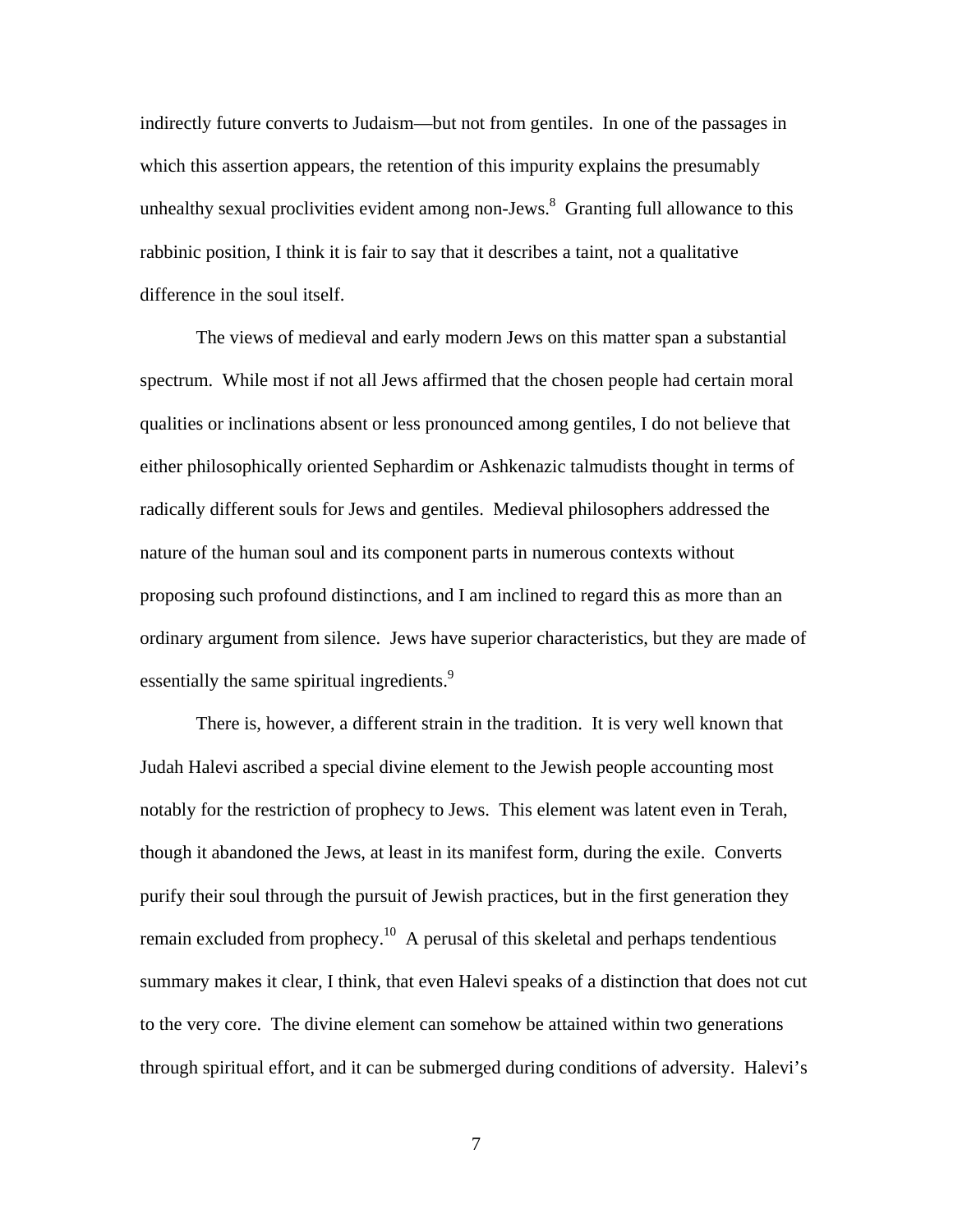converts are not excluded from the drawbacks of the gentile soul because they stood at Sinai; at the same time, the purification resulting from observance of the Torah does not appear to be directed to the uprooting of a deep seated, metaphysical filth.

Maharal provides a somewhat stronger contrast. Jews, including converts, possess a soul that is more separated from the body than that of gentiles and hence less susceptible to its influence. In addition, it is better prepared for spirituality, so that Jews are more resistant to passions and more receptive to  $T$ orah.<sup>11</sup> These and other differences affirmed by Maharal are surely profound, but even they do not amount to the existential chasm that appears in some kabbalistic texts and reaches a crescendo in certain forms of hasidic thought, most notably the *Tanya*. All people, we are told, have a soul formed from the husks (*qelippah*), but the Jewish soul is from *qelippat nogah*, which contains good. The gentile soul, on the other hand, is from the other three *qelippot*, "which contain no good at all" (*she-ein bahem tov kelal*). In addition, Jews have a divine soul (*nefesh elokit*), "a part of God above," which is entirely absent in gentiles.<sup>12</sup> While "no good" may well mean only "no accessible good," we find here a stark contrast on the deepest existential level.

I see no honest way to mitigate the force of this position significantly, but someone more conversant with hasidic thought may. An unqualified affirmation that there is no good in gentiles flies in the face of a mountain of contrary evidence: the creation of all human beings in the image of God, the ability of gentiles to become *gerei toshav*, their capacity to become *hasidei ummot ha-olam* and attain a portion in the world to come, their potential, even if only metaphorically, to be like high priests. Whatever the approach of the *Ba'al ha-Tanya* may have been to these texts, we are in any event not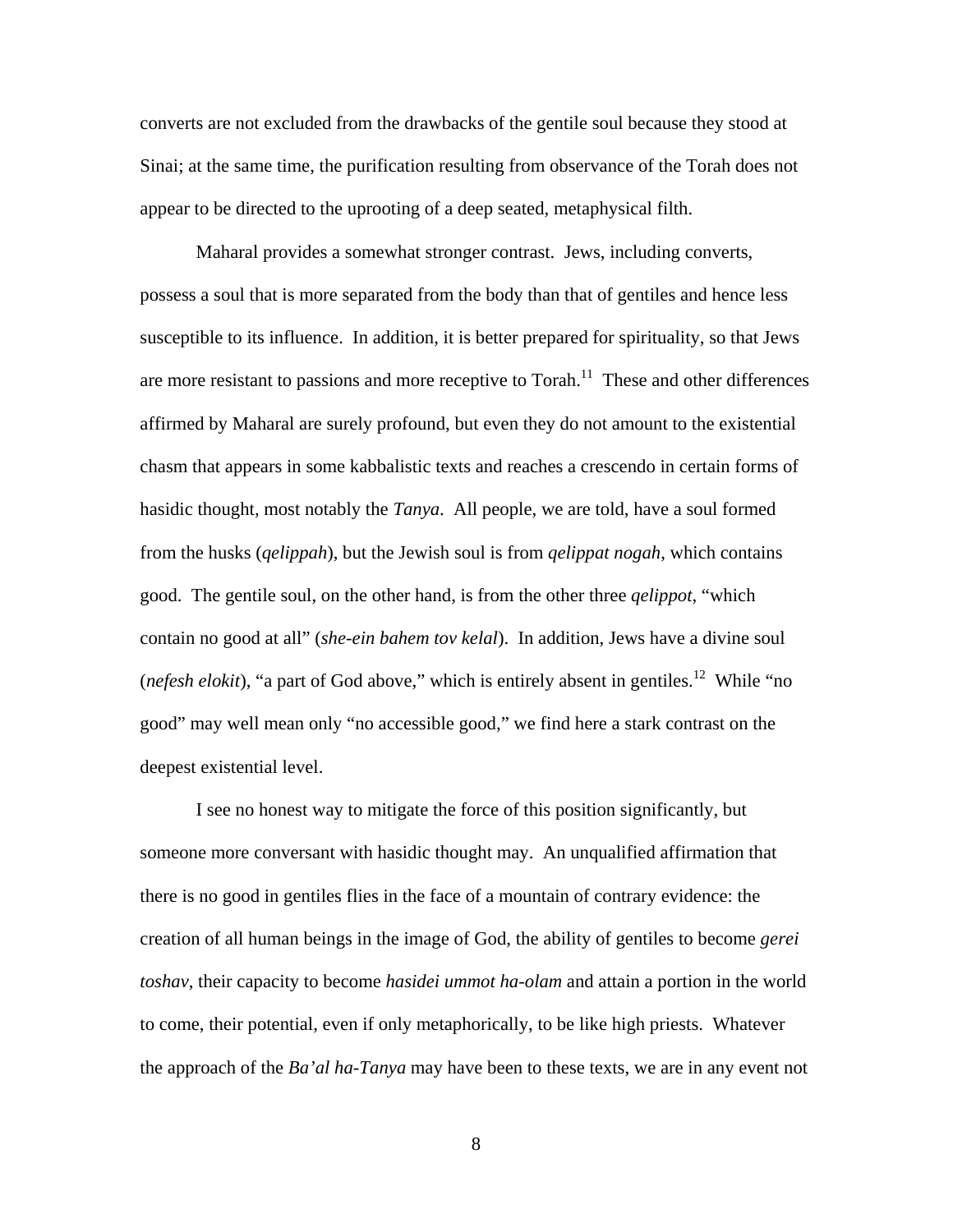dealing with binding doctrine. A believing Jew is free to reject the positions of Halevi, of the Maharal and of the *Baal ha-Tanya* on this matter and embrace the position that whatever advantages the chosenness of Israel confers, they do not extend to a radical difference in the essential makeup of the Jewish soul.

And so we arrive at the third and most daunting category, where we do confront binding doctrine or binding law. The list of discriminatory provisions in Jewish civil and criminal law (some of which do not apply to a *ger toshav* [resident alien]) need not be assembled through painstaking original research. The task has been performed for us by apostates from Nicholas Donin to Johannes Pfefferkorn and beyond, by their Christian disciples in medieval and early modern times, by more recent missionaries, by the rabbinic contributors to the Baruch Goldstein memorial volume, and by modern antisemites, both Jewish and gentile. These provisions include *inter alia* the exemption from returning money obtained through an error made by a gentile, the exemption from returning his or her lost object (and, according to the Rambam, even a prohibition against doing so), discrimination regarding liability for damage to property, the existence of a death penalty for killing a Jew but not for killing a gentile, the imposition of a death penalty for violation of any of the Noahide laws, and the injunction to avoid saving the life of a gentile even on a weekday.

It is an understatement to assert that such laws violate the contemporary egalitarian ethic. While the Torah contains other provisions that appear ethically problematic, they apply in limited or exceptional situations: Amalek, the seven nations, Midian, *mamzerut*, *iggun*. Ultimately, we recognize that the will of God does not always yield to our understanding. In this case, however, we face regulations built into the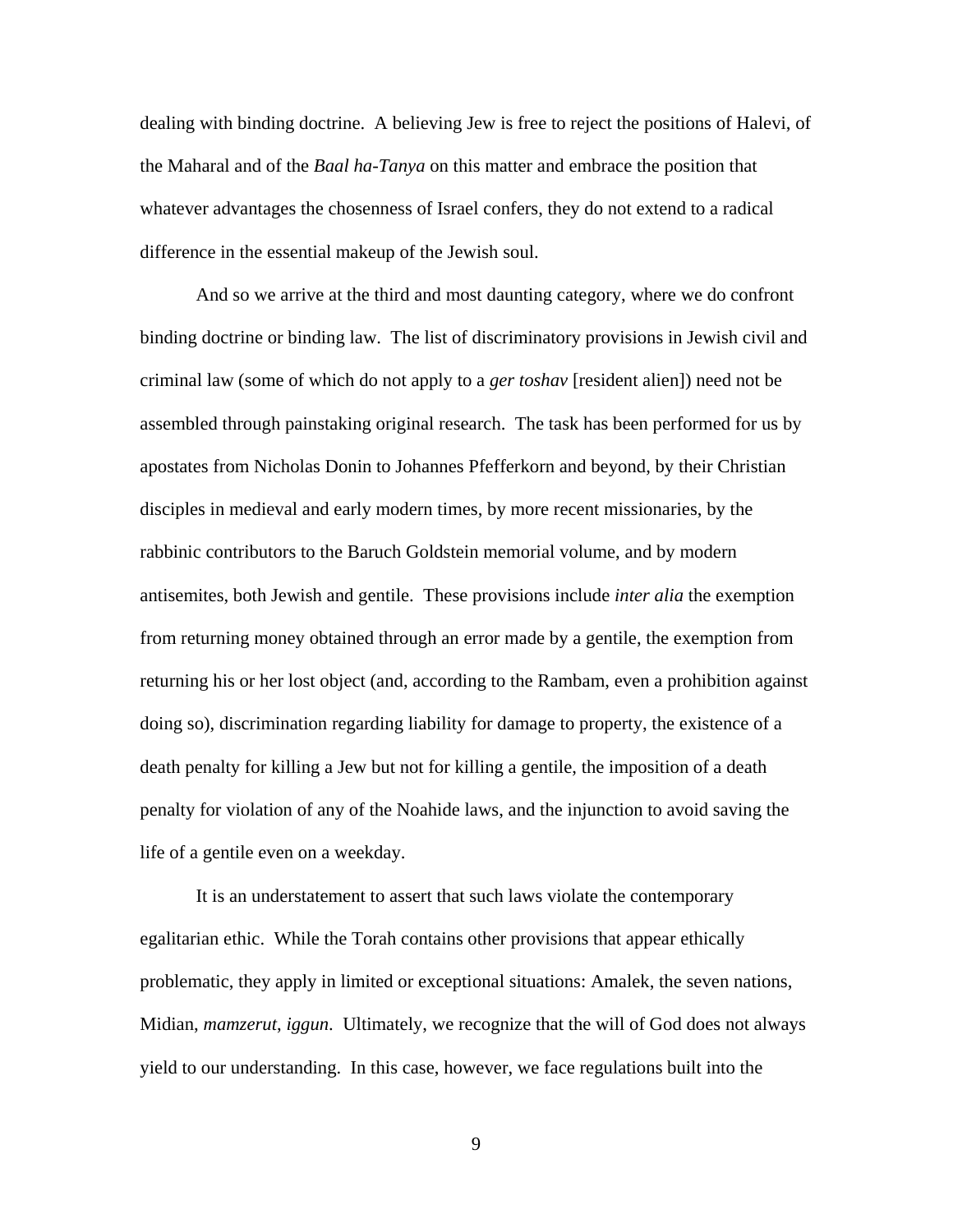everyday functioning of Jewish law in absolutely normal situations that sharply contradict the moral instincts of many religious Jews. This is the only area of *halakhah* where I have been told by more than a handful of serious Orthodox Jews over the years that they really do not care what rabbinic authorities may say. They know what is right and wrong and are certain that a true understanding of the Torah would have to accord with so primal an instinct. We often point—with absolute justice—to the ethical teachings of the Torah as one of the arguments for believing in its divine origin. From this perspective, a set of laws so deeply in tension with our ethical sense can constitute a challenge to faith itself. $^{13}$ 

*In extremis*, believing Jews are obligated to believe come what may. But the suppression of doubt in a matter like this may well interfere with our ability to understand the true intent of the Torah, whose meaning is routinely uncovered through a process of questioning, of adducing contradictions, of expressing perplexity. This particular perplexity cuts much deeper than most, but perhaps that means that we should confront it all the more seriously rather than declare it too dangerous to touch.

It is for this reason that I welcomed the controversial publication of R. Yehiel Weinberg's letters expressing his distress over some of these texts.<sup>14</sup> That very distress is Torah-- *ve-lilmod anu tzerikhim*. R. Weinberg has taught us that we are permitted to agonize over these questions, that we are not defying God's will in doing so, that this is not, as a *talmid hakham* told me about a related matter, *periqat 'ol*.

My personal perplexity about these matters was initially awakened as a teenager when years of reading the Hertz *humash* suddenly collided with the *Entziqlopedia Talmudit* article on *Ben Noah*. (I still regret the eclipse of the Hertz *humash*, which, for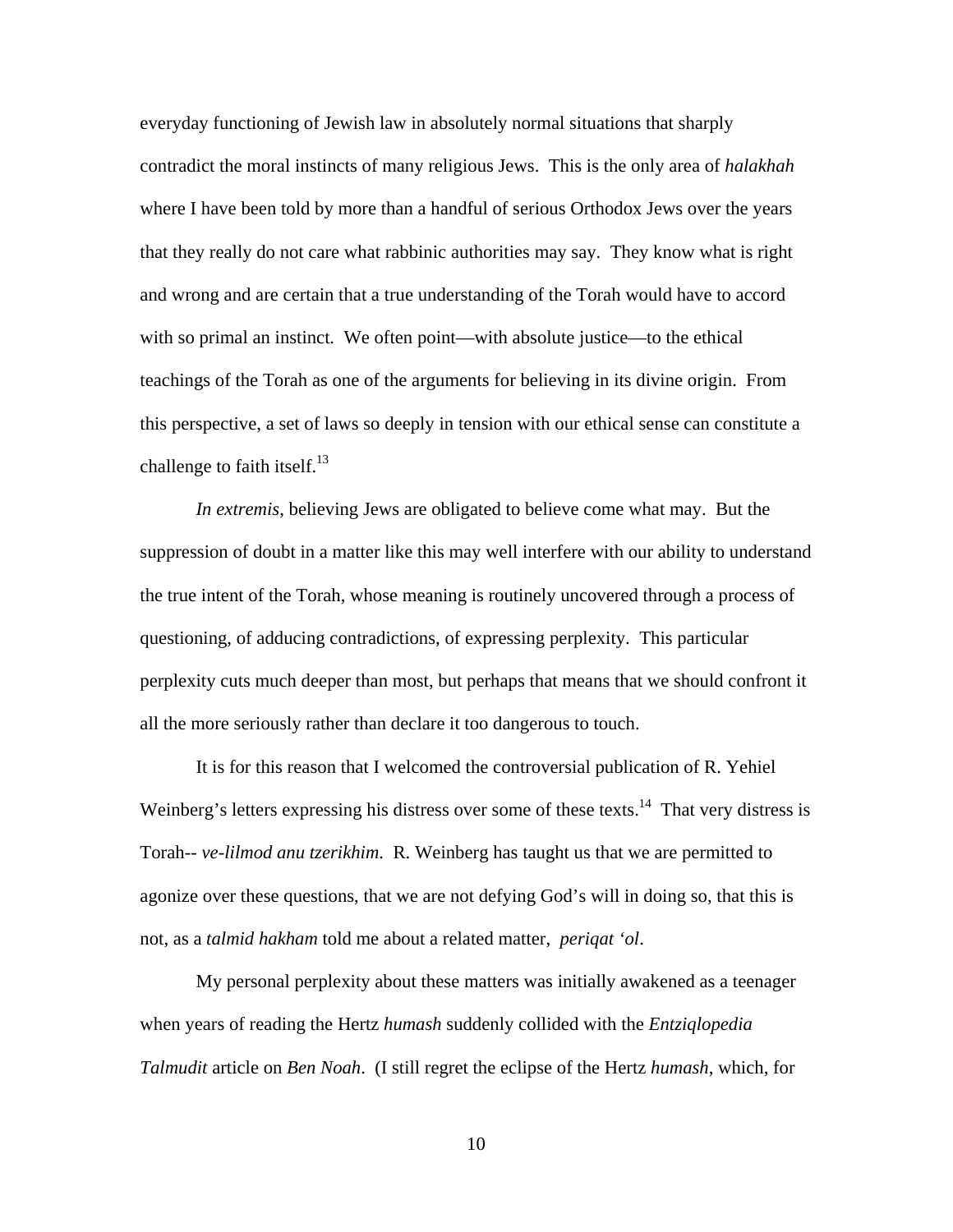all its drawbacks, introduced a generation of Jews to a humane and uplifting vision of Judaism.) To a significant degree, my mind was set at ease during my second year at Yeshiva College, when I studied in the *shiur* of R. Ahron Soloveichik. Time after time, both in his celebrated *hashkafah shiurim* and in the course of standard analyses of *gemara*, R. Soloveichik reflected profound sensitivity to moral issues of the sort that concerned me.

Forty years later, I would not want the recollected impressions of a youngster to serve as definitive statements of R. Ahron's views. Nonetheless, my antennas with respect to these issues were very sensitive, and this is what I think I remember. He described slavery as a concession to human frailty analogous to the *eshet yefat toar.* He made the point that *lo taguru mi-penei ish* does not apply to the realm of Noahide law, indicating, I believe, that the absence of this requirement to apply the full force of the law come what may meant that prosecution and sentencing are open to the discretion of the court. He argued that one reason why we stop the recitation of the divine attributes after *ve-naqqeh*, refraining from listing the attributes of vengeance, goes beyond the obvious point that we do not want to remind God of those attributes. After all, he indicated, this self-interested reason may not be sufficient to overcome the stricture against ending a biblical quotation in the middle of a verse. Rather, we remind ourselves that the principle of *imitatio Dei* is restricted to the attributes of mercy. *Mah hu rahum, af attah rahum*. Not *mah hu qanna, af attah qanna*. Only God can apply the attributes of vengeance properly.

With respect to another moral issue unrelated to our concerns, he made an amusing but deeply serious observation about a passage in *Bava Metzi'a*. The *gemara*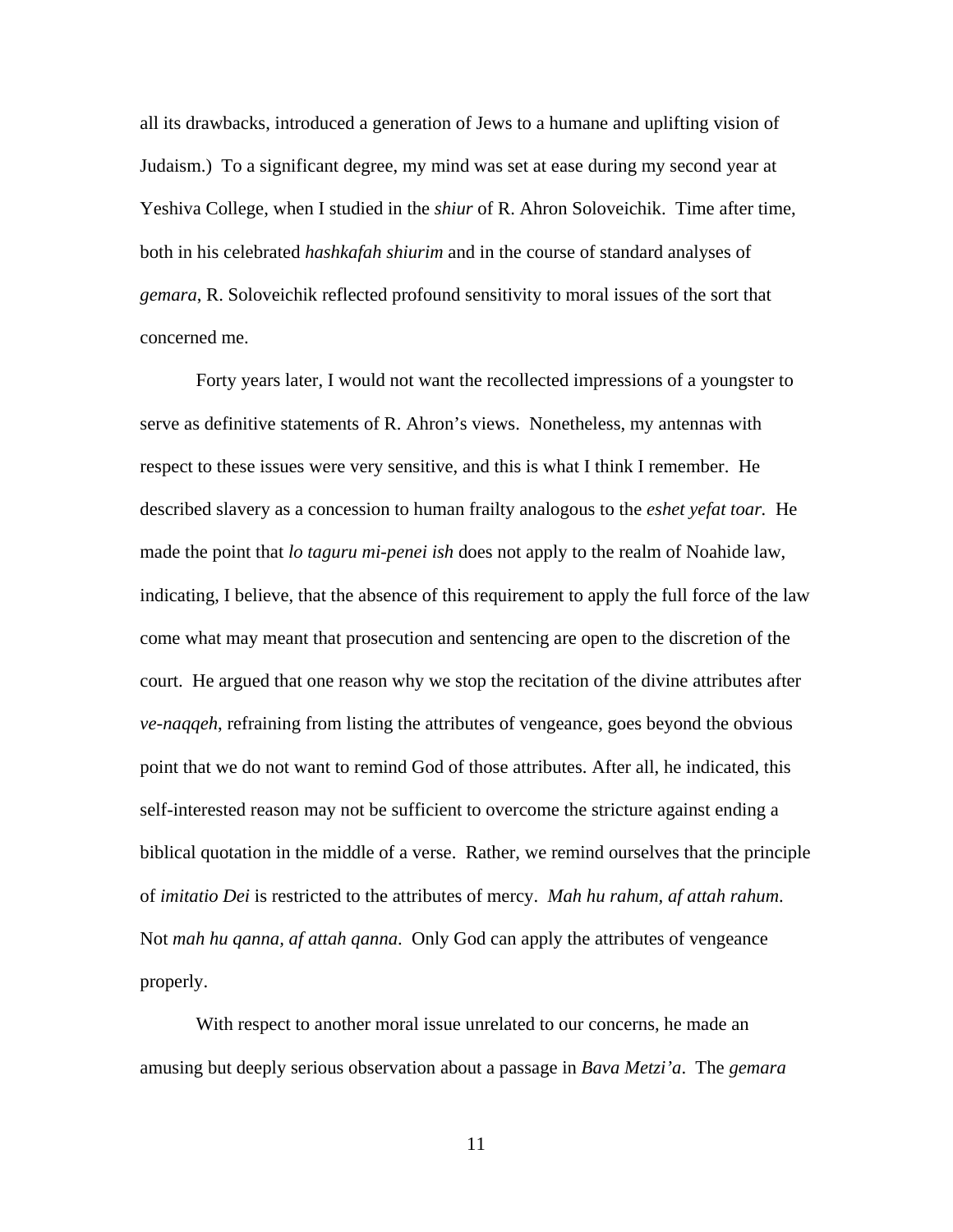asserts that the financially strapped borrower tends to trust the more successful lender because he is impressed by the verse, "The integrity of the upright guides them (Proverbs 11: 3)." The latter, on the other hand, does not trust the former because of the second half of that verse, which asserts that "the deviousness of the treacherous leads them to ruin" (*Bava Metzi'a* 35a). "Do you think," exclaimed Rabbi Soloveichik, "that the *gemara* is a Republican?!" The passage, he said, reports the erroneous assumptions of the parties; it does not endorse those assumptions. A theological-moral judgment determined the interpretation of the text.

Finally, and most important of all for our purposes, Rabbi Soloveichik addressed the understanding of *qiddush ha-Shem* as a reason for returning a lost object to a gentile. He insisted with uncompromising vigor that this is not merely a pragmatic concern with the displeasure of gentiles. There are many things we do in conformity with Torah law that gentiles do not like. Do we, then, abrogate the *halakhah* in all those instances? The question answers itself. Rather, the category of *qiddush ha-Shem* is activated precisely when the deep values of the Torah really demand a particular behavior. Evidence for this position, he said, is in Shimon ben Shetah's indignant response when his students suggested that he exercise his legal prerogative to keep the precious stone found on an animal purchased from a gentile. He did not say, "I prefer to bring about a *qiddush ha-Shem* by returning it." He did not even say, "How can you imagine that I would choose wealth in preference to a *qiddush ha-Shem*?" Rather, he introduced this point by exclaiming, "Do you think Shimon ben Shetah is a barbarian?!"(*Yerushalmi Bava Metzi'a* 2:5 [8c]) As in the case of the Ramban's discussion of *naval bi-reshut ha-Torah*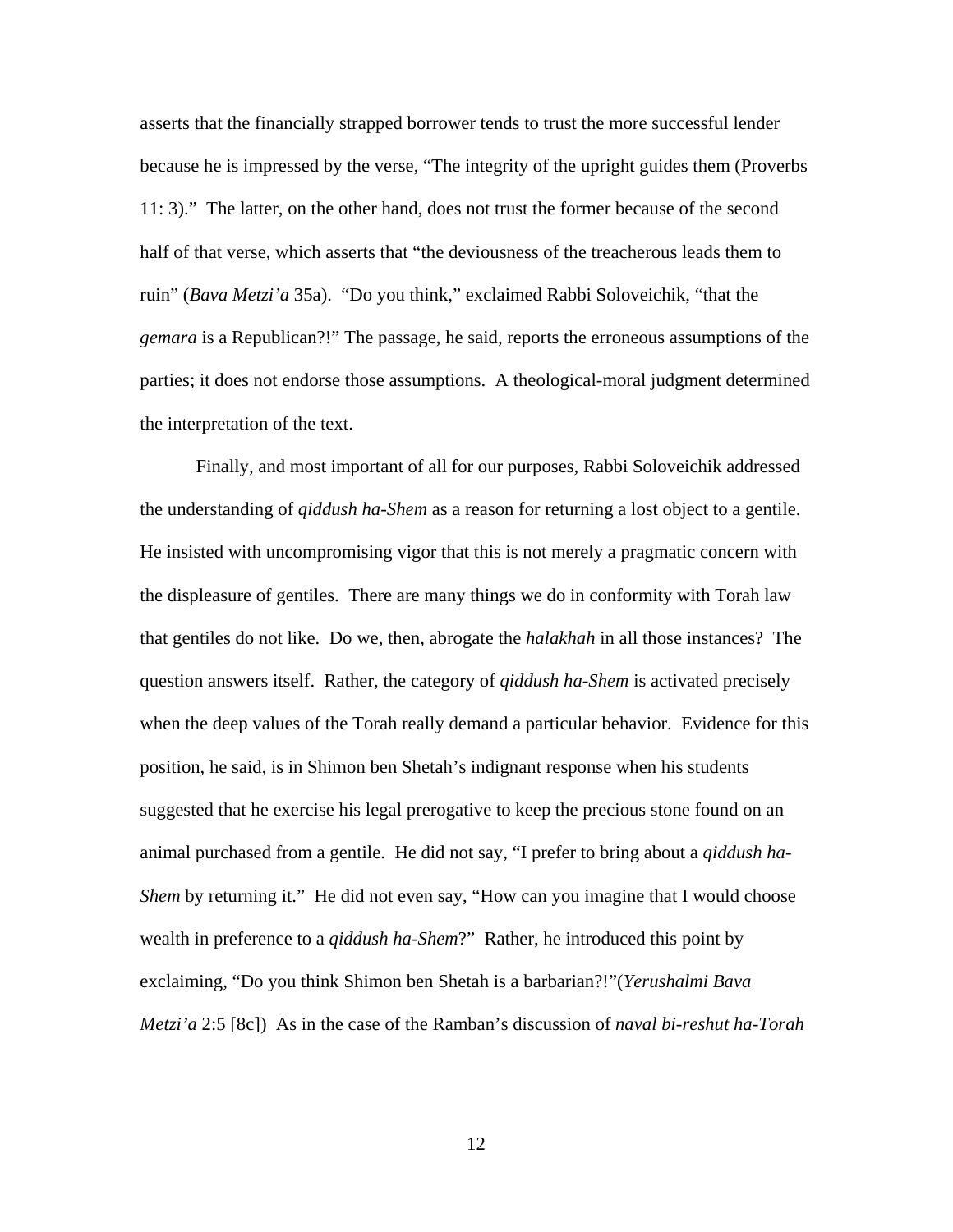and the Rambam's description of the proper treatment of a gentile slave, the Torah can require an action that the *halakhah* does not.15

I shall return to this critically important matter later on, but first we need to examine the approaches of earlier Jews who were not unaffected by the ethical concerns raised by some of these laws. Every *bar bei-rav de-had yoma* conversant with this issue is familiar with the fact that ha-Meiri must play a significant role in this discussion, and I shall discuss his views presently. First, however, we must set forth the outlines of the complicated relationship between treatment of gentiles in general and treatment of idolaters in particular. I have already alluded to the fact that many of the discriminatory laws do not apply to a *ger toshav*, who formally accepts the seven Noahide laws that include the abjuring of *avodah zarah*. One is obligated to save the life of such a gentile and to support him. On principle, then--and this is a matter of the first importance gentiles do command a level of treatment much closer to genuine equality in Jewish civil and criminal law once they assume the obligations that the Torah requires of them.

The use of this category, however, is problematic for at least two reasons. First, even if the procedure for accepting a *ger toshav* were operative when the Jubilee is not, hardly any gentiles could be expected to appear before a rabbinic court to formalize their status, and, in all candor, any such expectation on our part would not be reasonable. Second, even if we were to dispense with a formal declaration, the most upright Christians would run afoul of the problem of *avodah zarah*. It is well known that long before ha-Meiri, Jews in Christian countries began to struggle with the question of Christian *avodah zarah* for reasons that had nothing to do with theology or tolerance and everything to do with the need to make a living in *galut Edom*. I have recently written an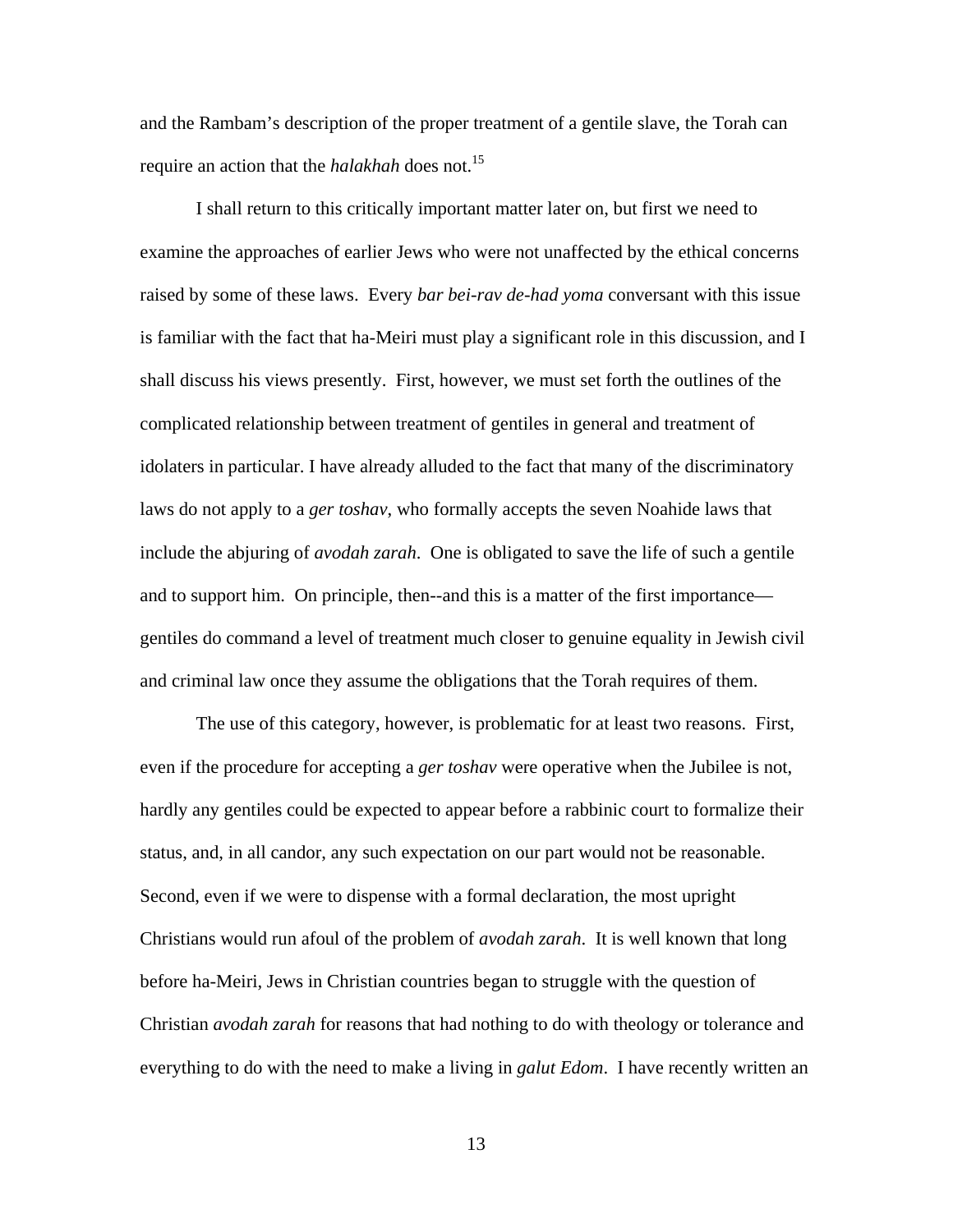assessment of Jacob Katz's *Exclusiveness and Tolerance<sup>16</sup>* and will not traverse in detail the territory covered in that work. It is, however, essential to recognize that despite widespread misunderstanding, Ashkenazic Jews almost certainly never asserted that classical Christianity was not *avodah zarah*—even for gentiles. A crucial *tosafot*<sup>17</sup> does recognize that Christianity differs from paganism since its adherents intend to worship the Creator of heaven and earth; nonetheless, because Jesus of Nazareth is included in their conception of God, technical *avodah zarah* remains, all the more so when they mention him explicitly.

If, then, we apply all the discriminatory laws to anyone who has not fulfilled the formal requirements for becoming a *ger toshav*, we face an acutely uncomfortable moral situation. That Orthodox Jews benefit from the modern egalitarian ethic is too obvious to require demonstration. Beyond this, we participate, though perhaps less often than we should, in the moral discourse of the broader society, describing Jewish values as a model for the world. Orthodox Jews, to take the most relevant issue, have taken positions on abortion, assisted suicide, and the termination of life support in which we regularly speak of the sanctity of life as a supreme Jewish value. What do we say if a knowledgeable non-Jew proceeds to ask how it is that—leaving aside medical professionals and considerations of *eivah*--we are forbidden to save the life of a gentile, even a decent gentile living in a decent society? Do we respond that all this upright, endangered gentile would have had to do is formally (or, if we are feeling generous, informally) accept the Noahide covenant, which includes abjuring both Christianity and secularism? Would we be embarrassed to say this only because of *eivah*? Do we believe that this position sits comfortably with the moral tenor of the written and oral Torah as a whole? To make an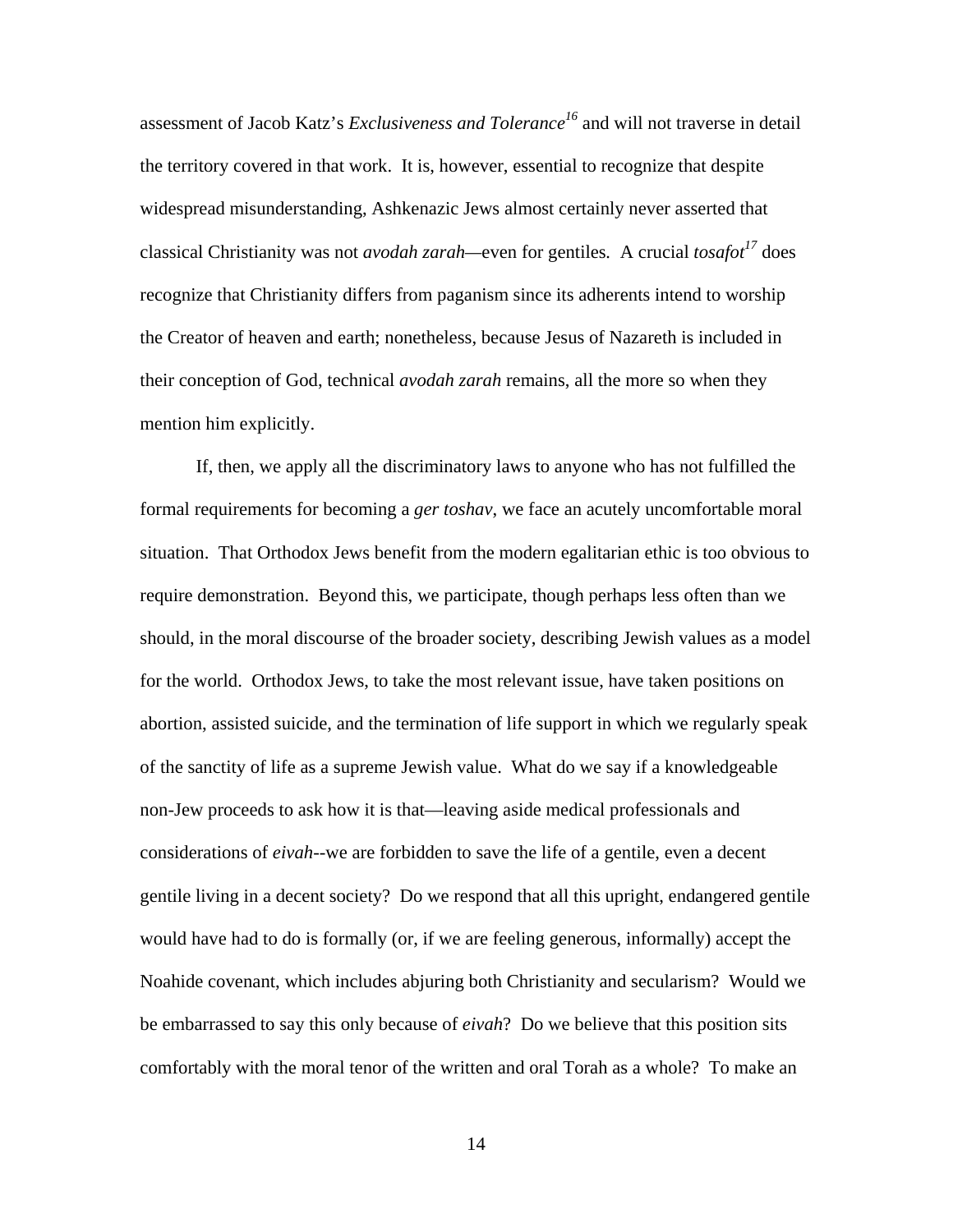already sharp formulation sharper, what would we say if the gentile in question risked his life to save Jews during the Holocaust and did so, as many of the rescuers in fact did, precisely out of Christian convictions?

Let us return now to the era of *Tosafot*. With the Paris disputation of 1240, a new form of pressure was brought to bear regarding the moral issues of direct concern to us here. Nicholas Donin leveled more than one accusation against the Talmud, but its discriminatory approach toward gentiles was a significant component of his indictment. Some of his examples, most notably, "Kill the best of the gentiles" presented as a standard injunction of Jewish law, could honestly be countered as the hostile distortions that they were. But others were accurate depictions of real *halakhot*. R. Yehiel of Paris responded by pointing to a series of positive Talmudic statements about attitudes toward gentiles (e.g., *Gittin* 61a), and we would do well to remember that those passages are also real. He went on to assert that many of the discriminatory laws apply only to pagans of old, perhaps even to the seven nations of ancient Canaan, not to contemporary Christians. To demonstrate this, he pointed to the undeniable fact that Northern European Jews, who were willing to die for their faith, engaged in business dealings with Christians that contravened many of the Talmudic prohibitions against pursuing such activities with idolaters.

Not all of R. Yehiel's assertions were sincere, but I think that Katz was correct in asserting that "the situation created by the controversy may have advanced the thought of the [Jewish] disputants." In the case of the Church, the disputation was a move away from toleration, but with respect to the Jews, "the same event assisted, or even compelled [them] to take a further step toward the ideal of religious tolerance."  $^{18}$  Writing about a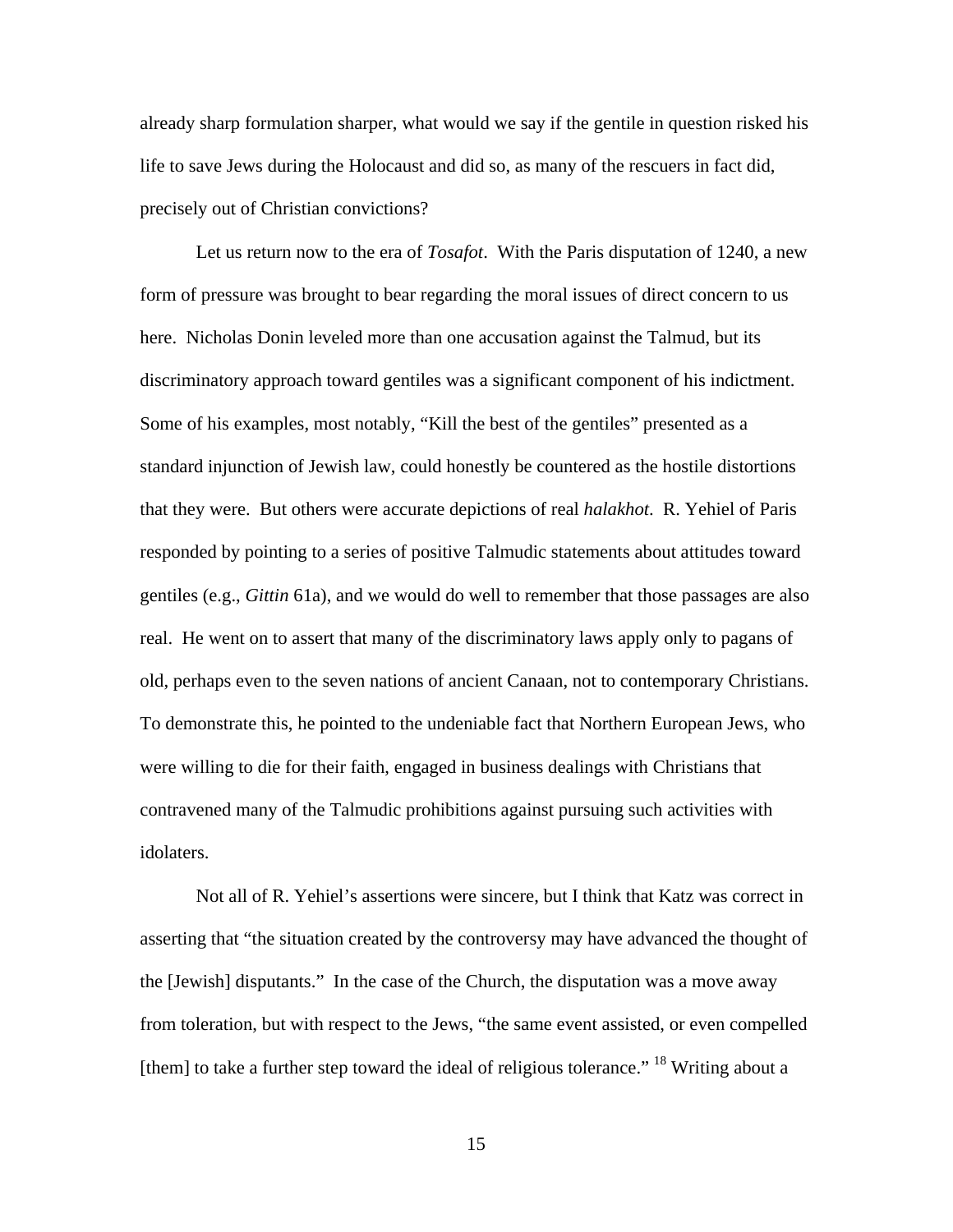later polemic in which the post-Meiri Jewish author was very likely sincere in distinguishing Christians from the gentiles of the Talmud, I put the point as follows: "In the fourteenth century, Iberian Jews were faced with a massive paradox that they could not exploit. Hostile, intolerant Christians attacked Jews for being hostile and intolerant. It is not a pleasant sight to watch [the author's] attempt to reevaluate Talmudic material while conceding by his silence—and sometimes by more than silence—the kindness and benevolence of late medieval Christian society. And this paradox may be eclipsed by an even greater one. The pressures of the new Christian attack may well have been instrumental in broadening and deepening a sincere Jewish interpretation of sacred texts in a direction that created a genuinely more positive attitude toward the religion of the oppressor."19

As Jews faced these *halakhot* in polemical and non-polemical contexts, some of them began to ask whether the larger will of God made larger demands than those of the formal law. The Bible, as I have already implied, says things about non-Jews that do not sit well with the assumption that discriminatory laws represent an ideal. God's mercy, as the Rambam himself notes in a related context (*Hilkhot Melakhim* 10:12), is upon all his creatures. Moab is destroyed for disrespectful treatment of the bones of the king of Edom (Amos 2:1). Jonah is sent to warn the inhabitants of Nineveh so that disaster may be averted. R. Moses of Coucy, who participated in the Paris disputation, required rectitude in dealing with gentiles to a degree that went beyond the letter of the law, appealing to the verse, "The remnant of Israel shall do no injustice and shall not speak what is false" (Zephaniah 3:13).<sup>20</sup> There is something disconcerting about using such language to describe supererogatory behavior, implying that the Torah itself may permit injustice and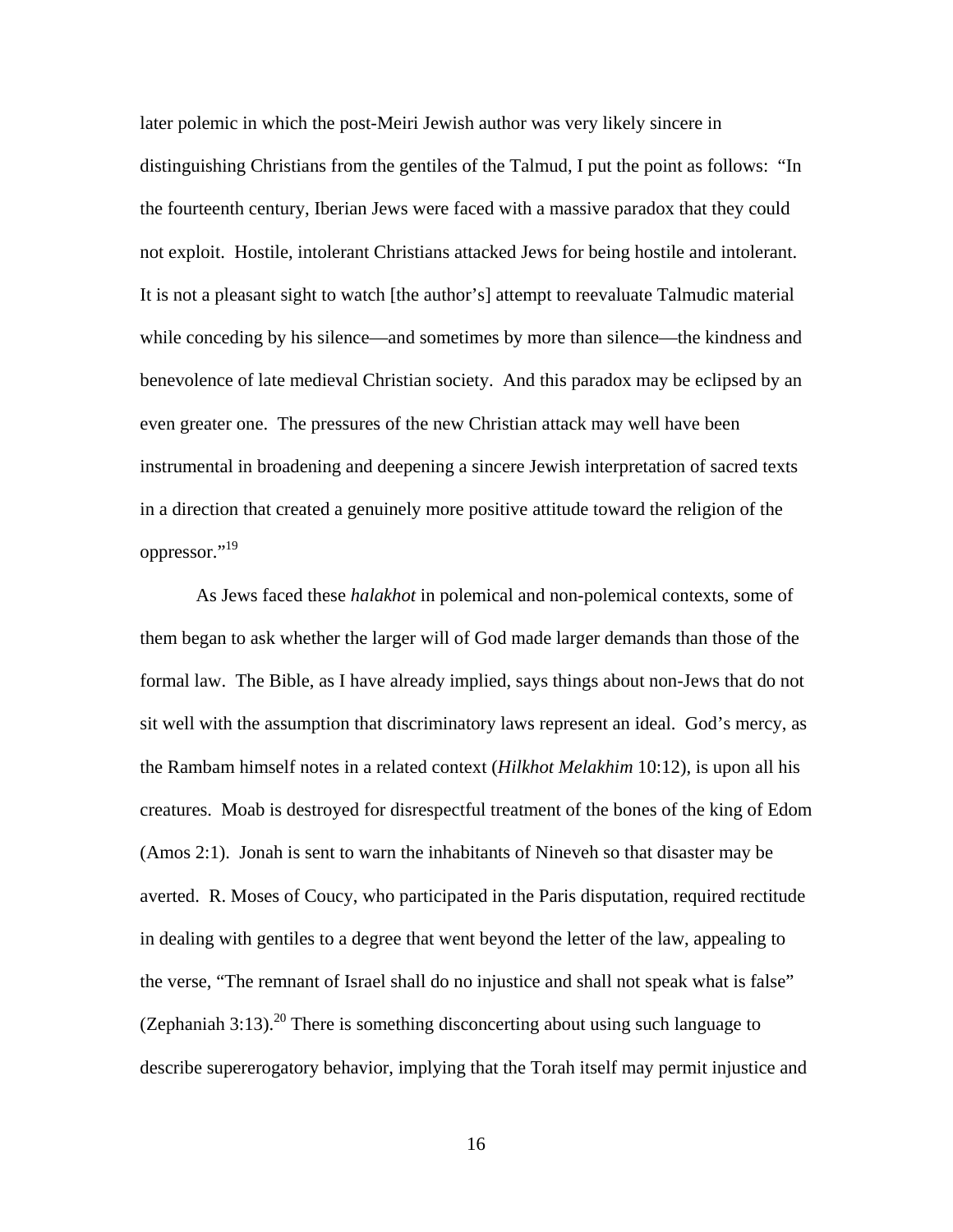falsehood. As in R. Ahron Soloveichik's understanding of *qiddush ha-Shem*, R. Moses' rhetoric strongly implies that the *demands* of God, not merely his preferences, go beyond the letter of the law.

Why then does the letter fall short of the ultimate will of the Lawgiver? Arguably, God wanted to give a people that He knew would be persecuted and beleaguered some leeway to respond to their oppressors in less than ideal fashion when circumstances genuinely demanded this. Perhaps He needed to reinforce a sense of special standing so that a positive Jewish self-image would be sufficiently strong to withstand the deflation of exile, subordination, and suffering.<sup>21</sup> Perhaps He wanted to provide us with the test of developing our moral character in the absence of rigid commands.22 Perhaps some of these considerations played a role, perhaps none, perhaps all of them and many more. In the final analysis, we cannot know. But the assumption that we are in fact called upon to transcend the parameters of these laws is rooted in authorities of impeccable credentials.

This approach, however, is insufficient to allay some of the most insistent doubts since a number of the *halakhot* at issue, from returning a lost object to saving a life, appear to *prohibit* behavior that our instincts consider meritorious and even morally required. R. Yehiel's approach addressed this difficulty by narrowing the focus of these laws to ancient pagans, but his assertion was made under pressure, so that its sincerity, as I have already noted, is in question. We turn, then, to ha-Meiri. Like R. Yehiel, he does not ask that we go beyond the letter; rather, he redefines the letter. Unlike R. Yehiel, his sincerity is not—or should not be—in question. Our insight into his position has been markedly enhanced by the recent studies of Moshe Halbertal, but a clear sense of this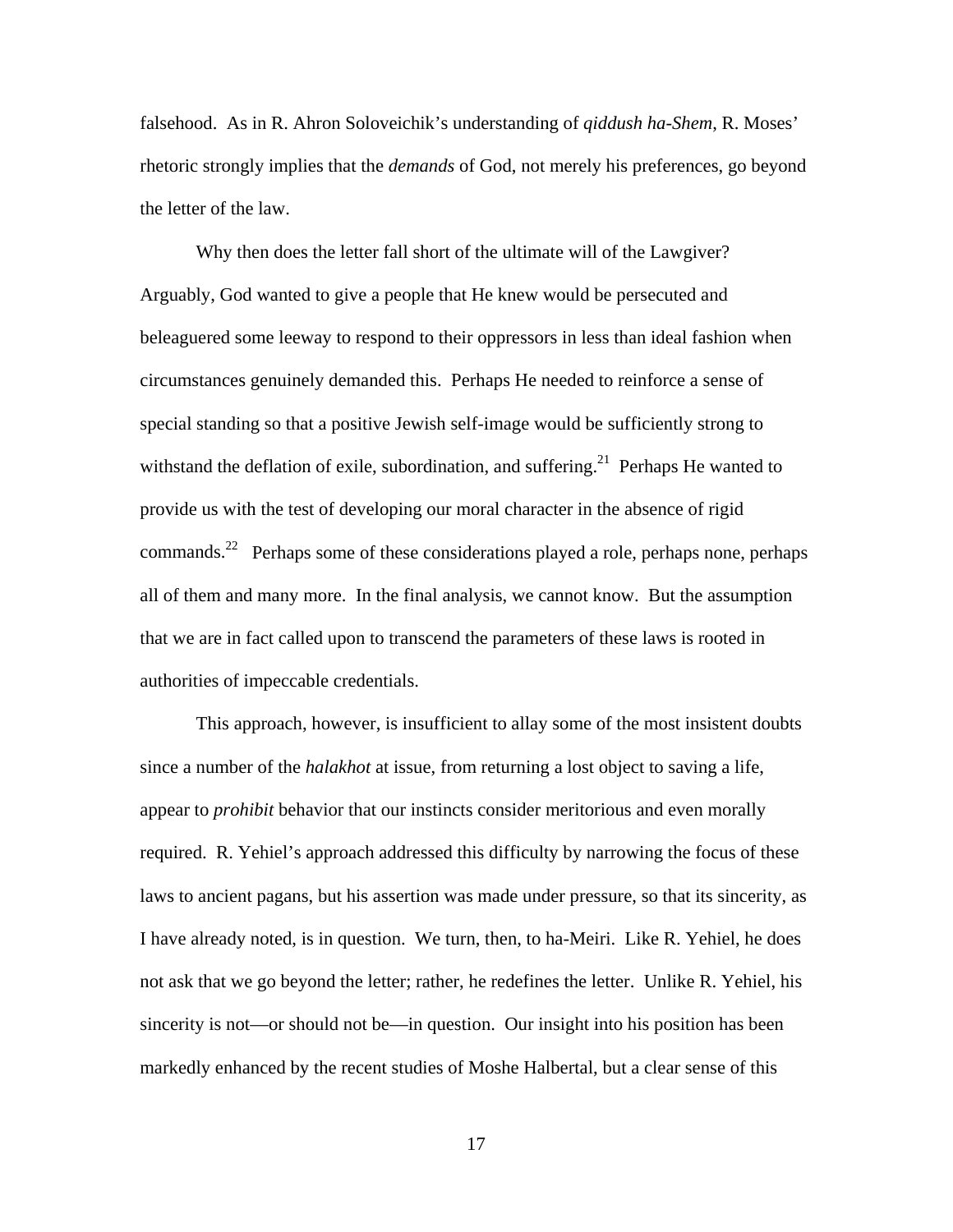position can complicate as well as clarify the task of translating his attractive but highly problematic views into guideposts for contemporary *halakhah* and *hashkafah*.

Let me begin by devoting a single paragraph to a summary of these views. Contemporary Muslims and even Christians are not idolaters. In dealing with them, we need not be concerned with laws that are grounded in a fear of facilitating idolatry, so that we may do business with Christians on their holidays and even sell them items that might be used in their houses of worship. As to discrimination in civil and criminal law, distinctions between Jews and adherents of Christianity and Islam are virtually wiped out. The reason for this is that these distinctions were intended to apply to pagans who behave in an uncivilized fashion. But worshippers of the one cosmic Deity, even if they affirm some erroneous conceptions about Him, are impelled by their faith to establish moral societies. Such believers enjoy all the protections extended to Jews.

Even before Halbertal's study, I had understood the overall difference between ha-Meiri's discussion of laws regarding idolatry and his treatment of discriminatory legislation. I had, however, regarded the distinction between civilized and uncivilized societies as the key to the abolition of civil and criminal discrimination and did not see why ha-Meiri occasionally blurred the issue by mentioning *avodah zarah* in this connection. For me, then, the key contribution of Halbertal's analysis is his demonstration, based largely on philosophical sources, that ha-Meiri's work must be seen within a framework that linked religion with an ordered, ethical society. Worshippers of a multiplicity of deities are effectively people without religion; worshippers of a cosmic Deity, who fear His intervention and cannot hide from Him, are "people of religion"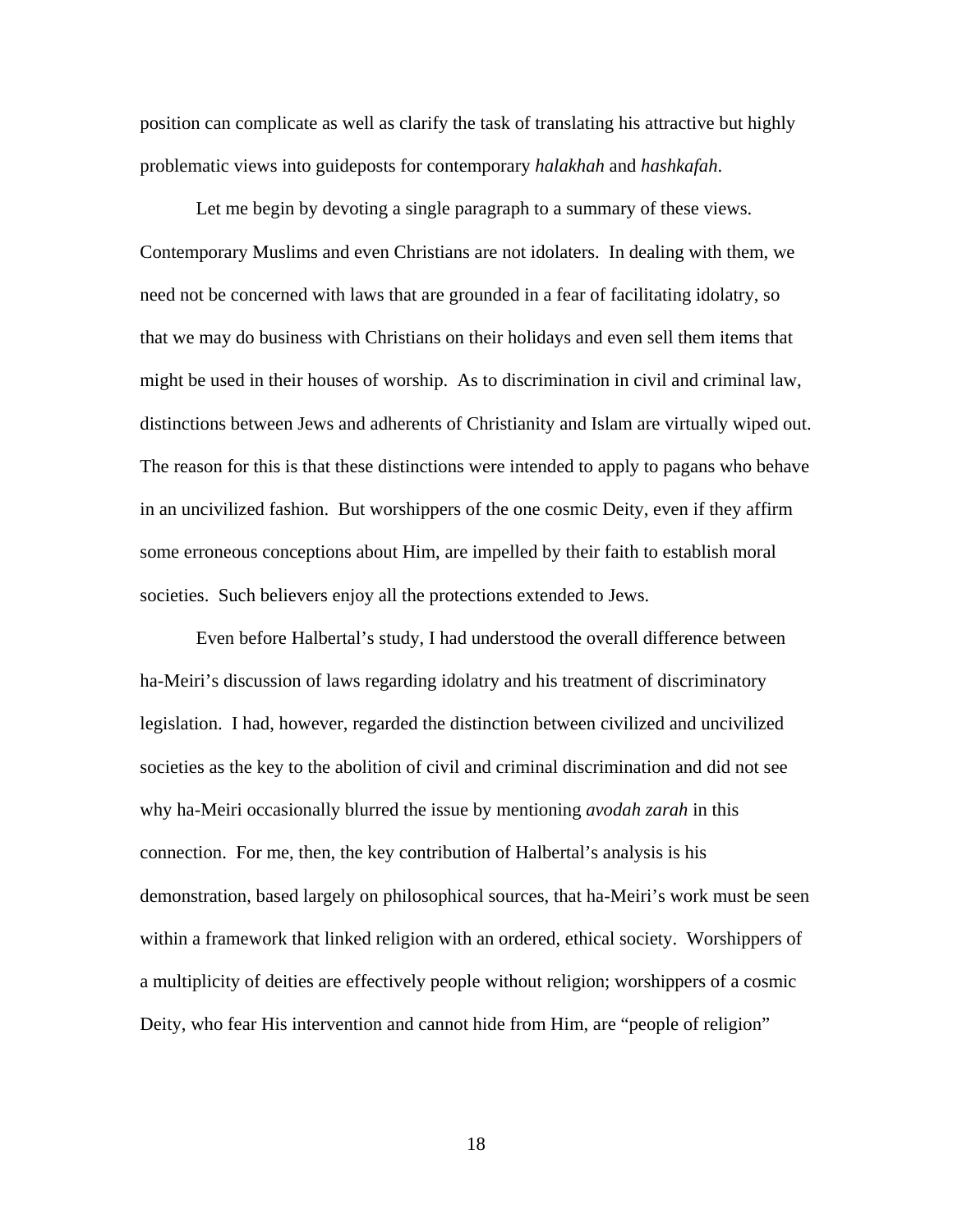(*ba'alei dat*), or, in ha-Meiri's still more famous phrase, "nations bound by the ways of religions."<sup>23</sup>

To help us decide how to respond to this position, we must take the analysis a bit further. The most disconcerting element of ha-Meiri's stance is his apparent view that Christian worship is not *avodah zarah* at all. Since no other medieval halakhist ever said this, and it seems almost impossible to defend, I resisted this understanding for many years. In a recent treatment of the laws of *avodah zarah*, Rabbi Yehudah Herzl Henkin<sup>24</sup> affirmed that ha-Meiri would certainly not have said that one who actually bows to an icon of Jesus has not committed *avodah zarah*. When I first read that assertion, I answered amen despite the fact that the concrete evidence seemed very weak. In the oral version of my paper on Jacob Katz delivered in the Spring of 2000, I was still saying that I could not overcome my instinct that ha-Meiri would not go so far as to deny that such an act is *avodah zarah*. Nonetheless, after much soul-searching, I have come to believe that I was probably wrong.

My own view is that Christianity is non-pagan *avodah zarah* in a monotheistic mode, and I used to attribute this view to ha-Meiri. When I initially read Rabbi Henkin's analysis, I was very pleased to see that he understood ha-Meiri precisely in this manner and appeared to consider the position eminently defensible. But even such *avodah zarah*—what a critic of mine in a private message described as *avodah zarah* light remains forbidden to both Jews and gentiles. I cannot see how to reconcile the view that Christianity is *avodah zarah* even in a limited, technical sense with ha-Meiri's rulings with respect to the laws relating to Christian ritual, for example, that one can do business with Christians on their holidays because what they do in their houses of worship is not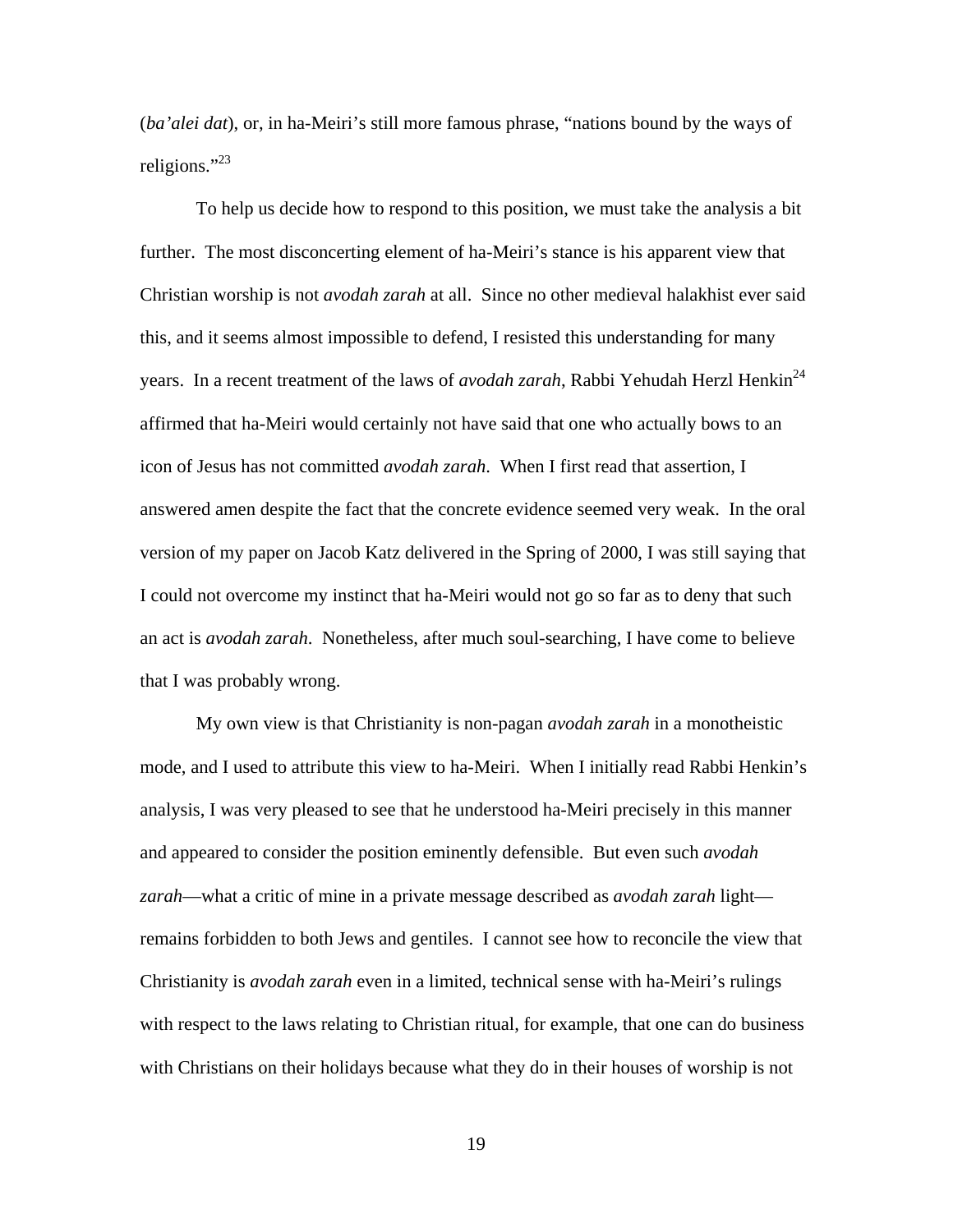*avodah zarah*, and that one who is not a *baal nefesh* can sell them objects that may be used in their religious services because the remnants of idolatry survive only in a few far away places.25 Unlike *tosafot*, ha-Meiri unambiguously means such assertions as a fundamental assessment of Christian practice

One can turn in desperation to *shinuyei dehikei*. Perhaps ha-Meiri believed that the relevant prohibitions, which are for the most part *mi-derabbanan*, were intended to apply only to the standard, pagan form of *avodah zarah*. In other words, it is permissible to consummate a business deal that may well cause a gentile to engage in technical *avodah zarah* as long as it is not of the pagan variety. This is remotely possible, but one searches in vain in *Bet ha-Behirah* to *Massekhet Avodah Zarah* for any hint of such a distinction.<sup>26</sup> And then there is Rabbi J. David Bleich's suggestion that ha-Meiri believed that his Christian contemporaries were adherents of a heresy that was arguably not *avodah zarah*, while Catholicism survived somewhere on the remote periphery.<sup>27</sup> I am now more sympathetic to the motivation that impelled Rabbi Bleich to put forth this desperate suggestion, but as a historical proposition it is virtually impossible to defend.

We inevitably arrive, then, at the seductive temptation to solve this problem by suggesting that ha-Meiri regarded Christian worship as *avodah zarah* for Jews but not for Christians. But this distinction, as I have already noted, rests on an almost certainly erroneous understanding of a *tosafot*, and I know of no medieval authority who made such an assertion. To make matters worse, a remarkable passage in ha-Meiri underscored by Katz maintains that the rabbinic category of "heretic" (*min*) applies to a Jew who has lost faith in Judaism but has not embraced another religion. Once he joins one of the other genuine religions, clearly including Christianity, he becomes a man of religion and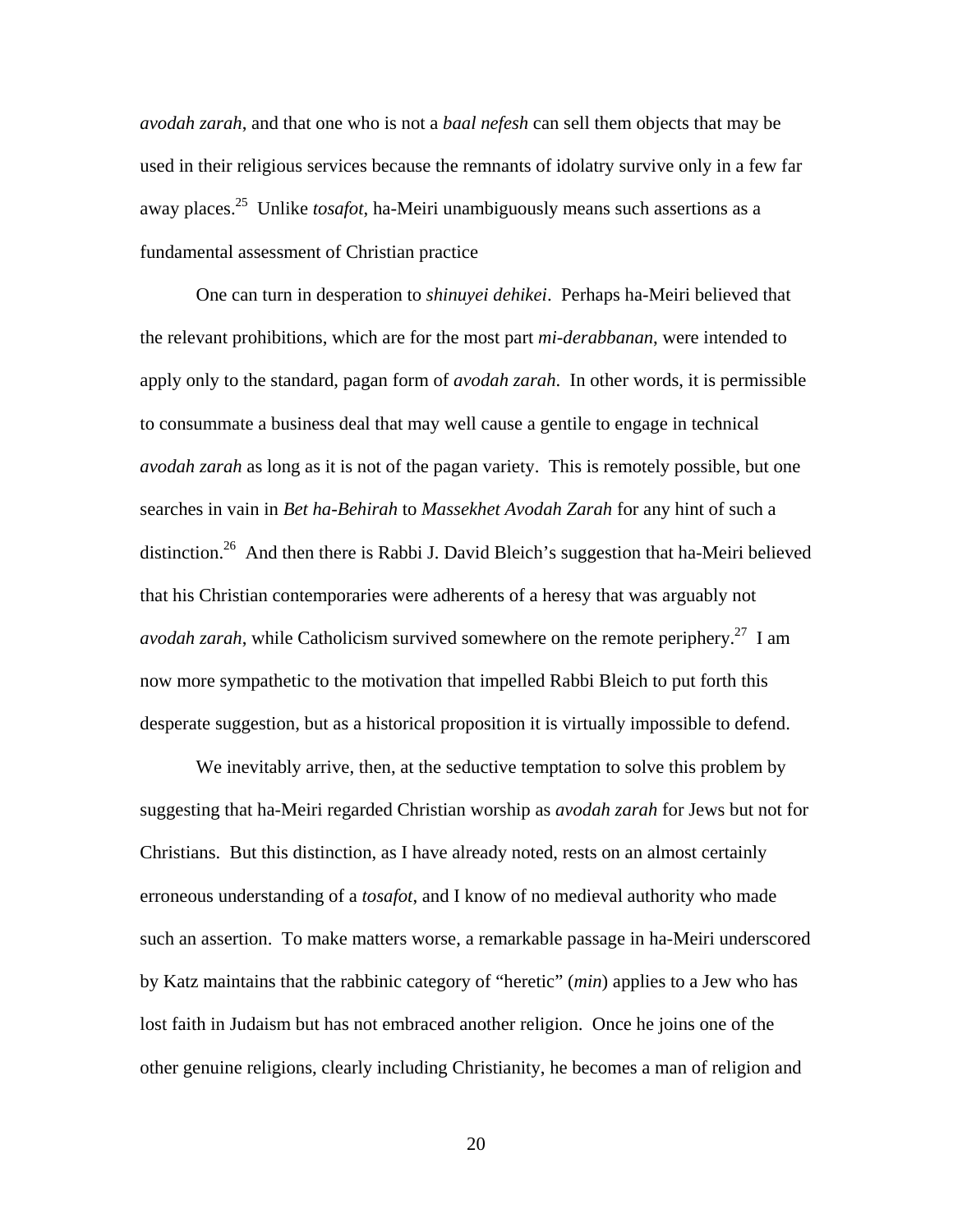enjoys all the protections granted to such a man.<sup>28</sup> Since these protections apparently flow from adherence to non-idolatrous faiths, it seems to follow that even a Jew who engages in Christian worship does not commit *avodah zarah*.

The mind boggles at such an assertion. To the best of my knowledge, no halakhist of stature before or after ha-Meiri ever said such a thing.<sup>29</sup> I do not believe that any later *poskim*, even those twentieth-century authorities who said that we should rule in accordance with ha-Meiri, meant to endorse this understanding of his position. But I am afraid that I no longer resist the conclusion that this is what he maintained. If this is so and I still hope I can be convinced that it is not—then the decision to "*pasken* like the Meiri" is greatly complicated. Authorities like Rabbi Jehiel Weinberg affirmed their support of ha-Meiri's position<sup>30</sup> despite the fact that doing so violates the usual rules of *psak*. There is little doubt that they did so because their moral sense told them that his position yields results that accord most closely with the deepest values of the Torah. It is eminently clear by now that for whatever my opinion is worth, this is my instinct as well. But such a ruling, if described simply as the view of ha-Meiri, may now collide with another value that goes to the core of Judaism—safeguarding our resistance to *avodah zarah*.

In *The Rebbe the Messiah and the Scandal of Orthodox Indifference*, I have suggested that leaving aside Maimonides' atypical case of "the root form of *avodah zarah*" (*Hilkhot Avodah Zarah* 1:1), a serviceable definition of this cardinal sin is "the formal recognition or worship as God of an entity that is in fact not God." As I understand the *tosafot* about associating God with something else, even worshipping the Creator with the understanding that one of his aspects is fully manifested in Jesus of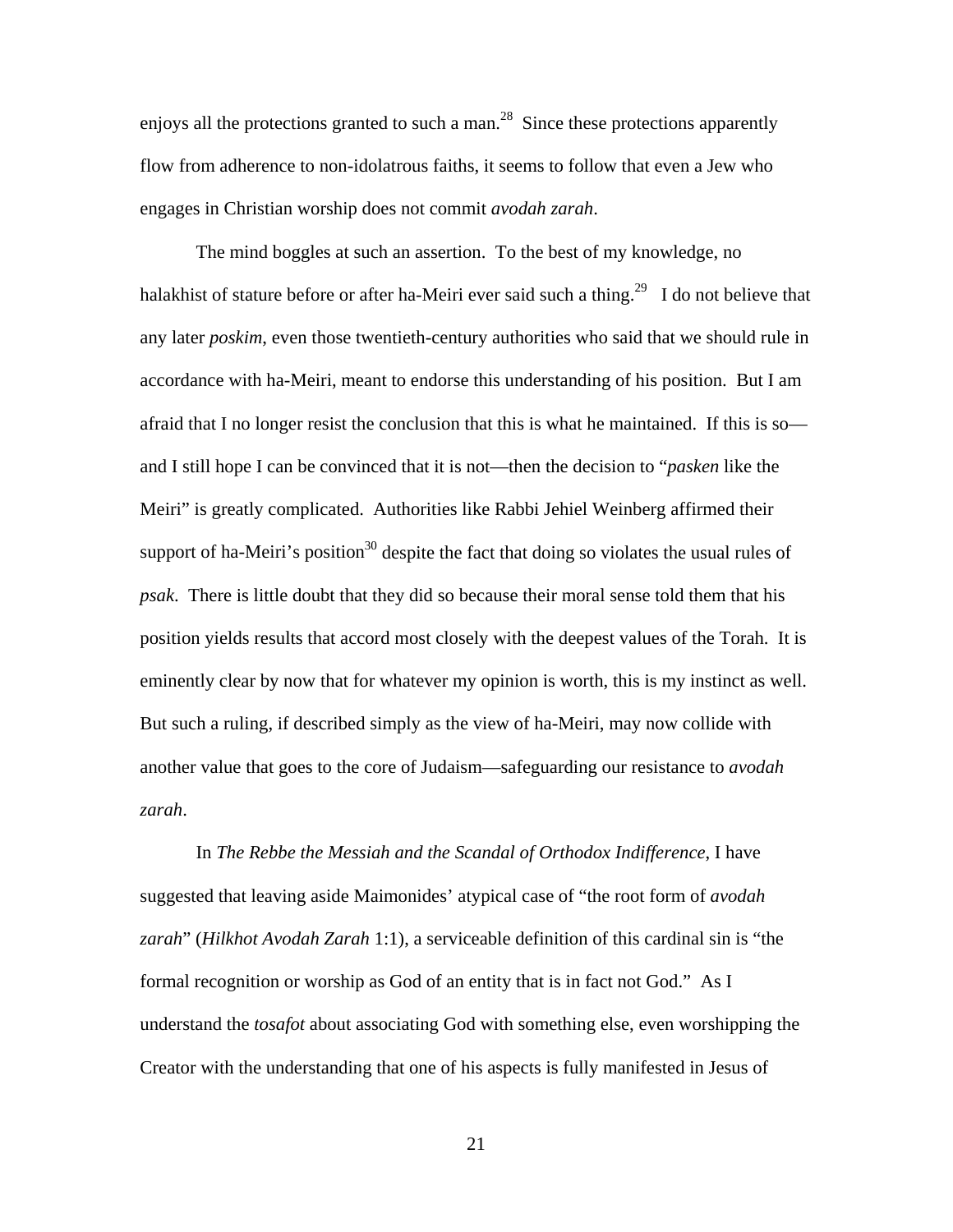Nazareth crosses the line, and worshipping Jesus himself with this understanding surely  $\omega$ does.<sup>31</sup> If ha-Meiri thought otherwise, his view contradicts a universal Jewish consensus and imperils resistance to Christianity.

Indeed, in our own orphaned generation, it imperils even more than that. Neither ha-Meiri nor any other *rishon* could have imagined that a generation would arise in which Torah observant Jews would assert that a recently deceased human being was literally nothing but God, that he was consequently omniscient, omnipotent, unbounded, incapable of sin, a "man-God," that when you speak to him you speak to God, that it is permissible to invoke his aid and even bow to him with this understanding, and that his apparent death was illusory because an entity without limits cannot die. It is surely inconceivable that any *rishon* could have imagined that rabbinic authorities would treat Jews who affirm this set of beliefs as rabbis in good standing, support the institutions in which they teach, and see them as acceptable religious functionaries in every respect. The awareness that *avodah zarah* can exist in a monotheistic mode has never been more important.  $32$ 

If, then, the humane consequences of ha-Meiri's position could be achieved only by compromising the definition of *avodah zarah*, I would—with a very heavy heart reject them. But I do not think that this is necessary. In ha-Meiri's own mind, civilized behavior was linked with belief in a cosmic Deity, and for him such a belief may have been a sufficient condition to eliminate *avodah zarah*. But the logic of his position that this belief generates a civilized society is quite independent of the theological-halakhic judgment regarding *avodah zarah*. Moreover, his argument in the sphere of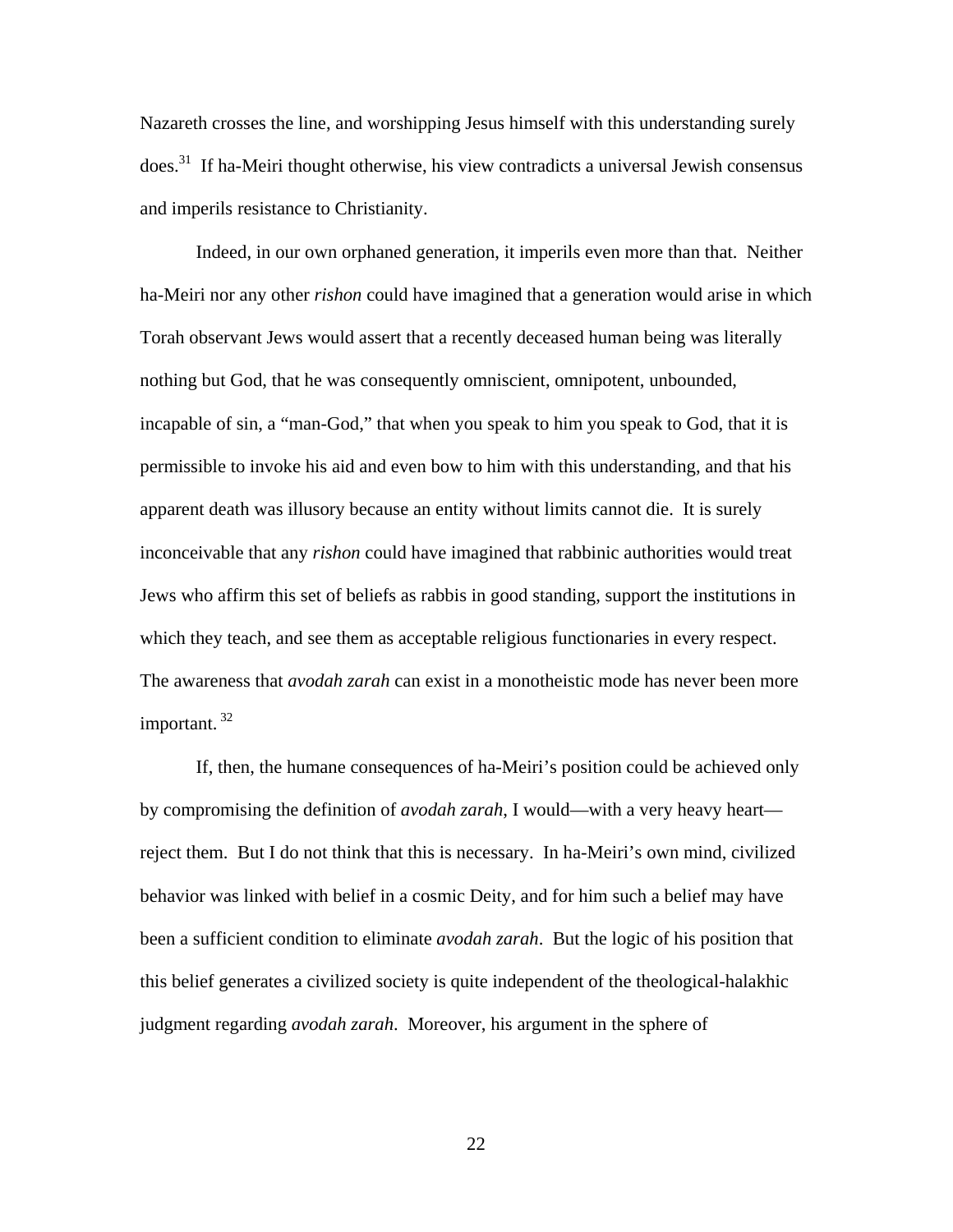discriminatory law often appears rooted in the existence of a civilized society in and of itself.

What is arguably the crucial prooftext for ha-Meiri's position is the Talmudic statement that in certain areas—the immediate context is freedom of liability for damage caused by a Jew's animal—God has permitted gentile property to the Jews. Why? Because He saw that the nations did not observe the seven laws that he had imposed upon them (*Bava Qamma* 38a). Here is ha-Meiri's comment:

[The reason for this is] that because they do not care about the property of others they are punished so that they should not habituate themselves to cause damage. In light of what is stated in the *gemara* this applies only to the nations that are not bound by the ways of religions and laws, as it says in the *gemara*, "He saw that the Noahides did not observe the seven commandments that they had accepted, and so he permitted their property" so long as justice condemns them to this. Thus, as long as they observe the seven commandments, their law with respect to us is the same as our law with respect to them, and we do not favor ourselves. This, then, is the case *a fortiori* [*ve-'attah ein tzarikh lomar she-ken*] with regard to the nations that are bound by the ways of religions and laws.

The key argument here is, I think, that they are punished for not caring about the property of others. Since ha-Meiri does not consider Christianity *avodah zarah*, he has no difficulty in coordinating this argument with the Talmudic assertion about the seven commandments, even though they include a prohibition against *avodah zarah*. Nevertheless, the essential logic of ha-Meiri's contention can clearly stand or fall on the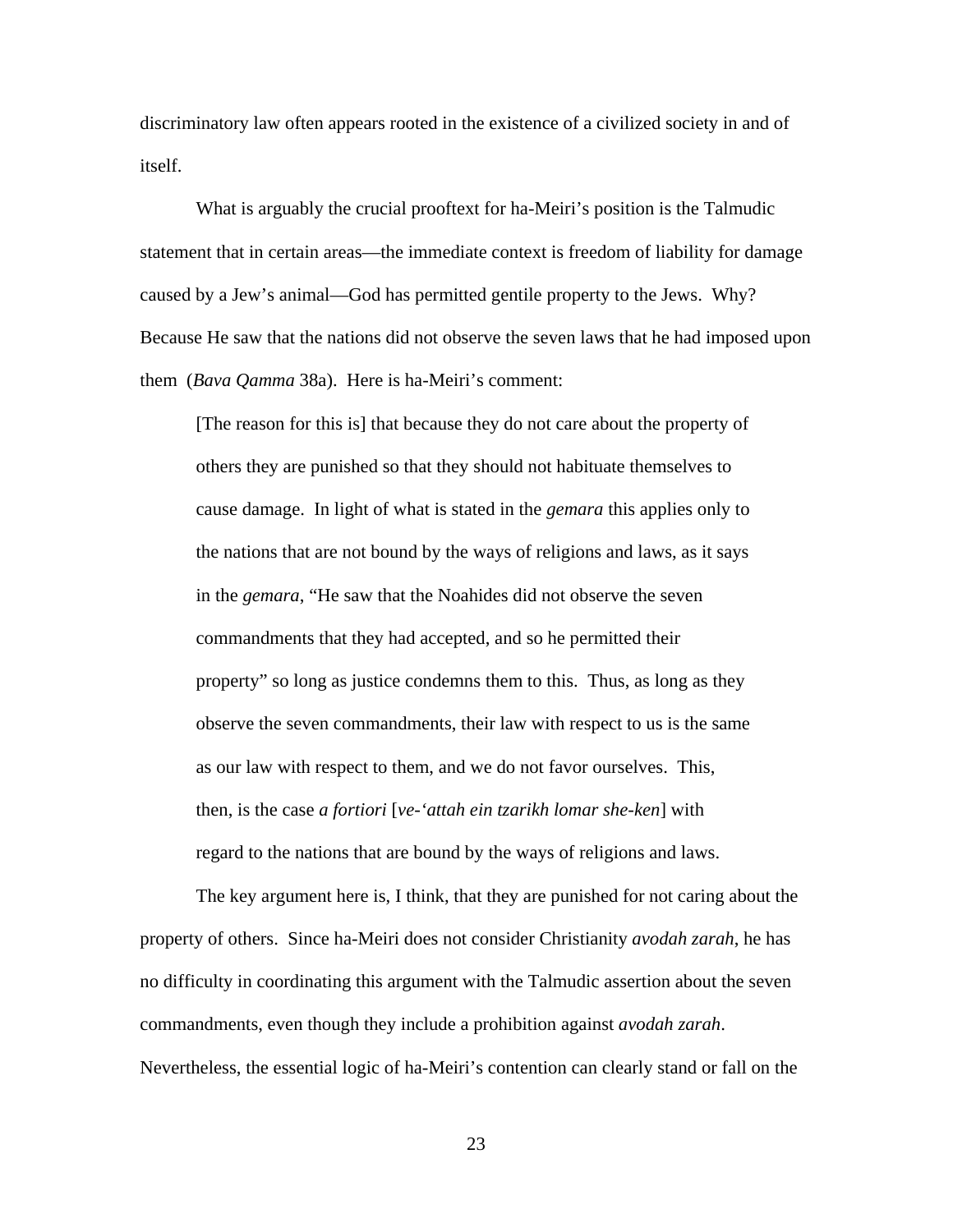existence of a just legal system irrespective of theology. Once such a system is in place, discrimination is manifestly unjust.

Before we proceed, it is worth noting the superficially incomprehensible term "a fortiori," whose implication was noticed by Halbertal. $33$  The formula is perfectly understandable once we have absorbed the truly stunning extent of ha-Meiri's egalitarian radicalism. In a number of instances, he extends a more advantageous legal status to the nations bound by the ways of religions than the Talmud does to the individual *ger toshav*. Thus, their lives should be saved even at the cost of desecrating the Sabbath, and a Jew who kills such a person is apparently subject to the same penalty as one who kills a Jew. An individual who accepts the Noahide laws is deserving of many forms of protection not granted to a pagan, but a member of an entire society of civilized people is elevated to full equality.

In sum, ha-Meiri's essential position can be encapsulated in three basic propositions:

- 1. Discriminatory laws do not apply to decent societies.
- 2. Such societies exist only where there is a belief in a single cosmic Deity.
- 3. Such a belief places its adherents (whether Jews or gentiles) outside the category of worshippers of *avodah zarah* even if they make errors as far reaching as those of Christians in their understanding of that God.

While to the best of my knowledge no other Jewish authority of any standing ever endorsed proposition 3 (and I would like to believe that I am wrong about ha-Meiri as well), the position that many of these laws do not apply to Christians, let alone Muslims, was affirmed by mainstream authorities. The best known passage making such an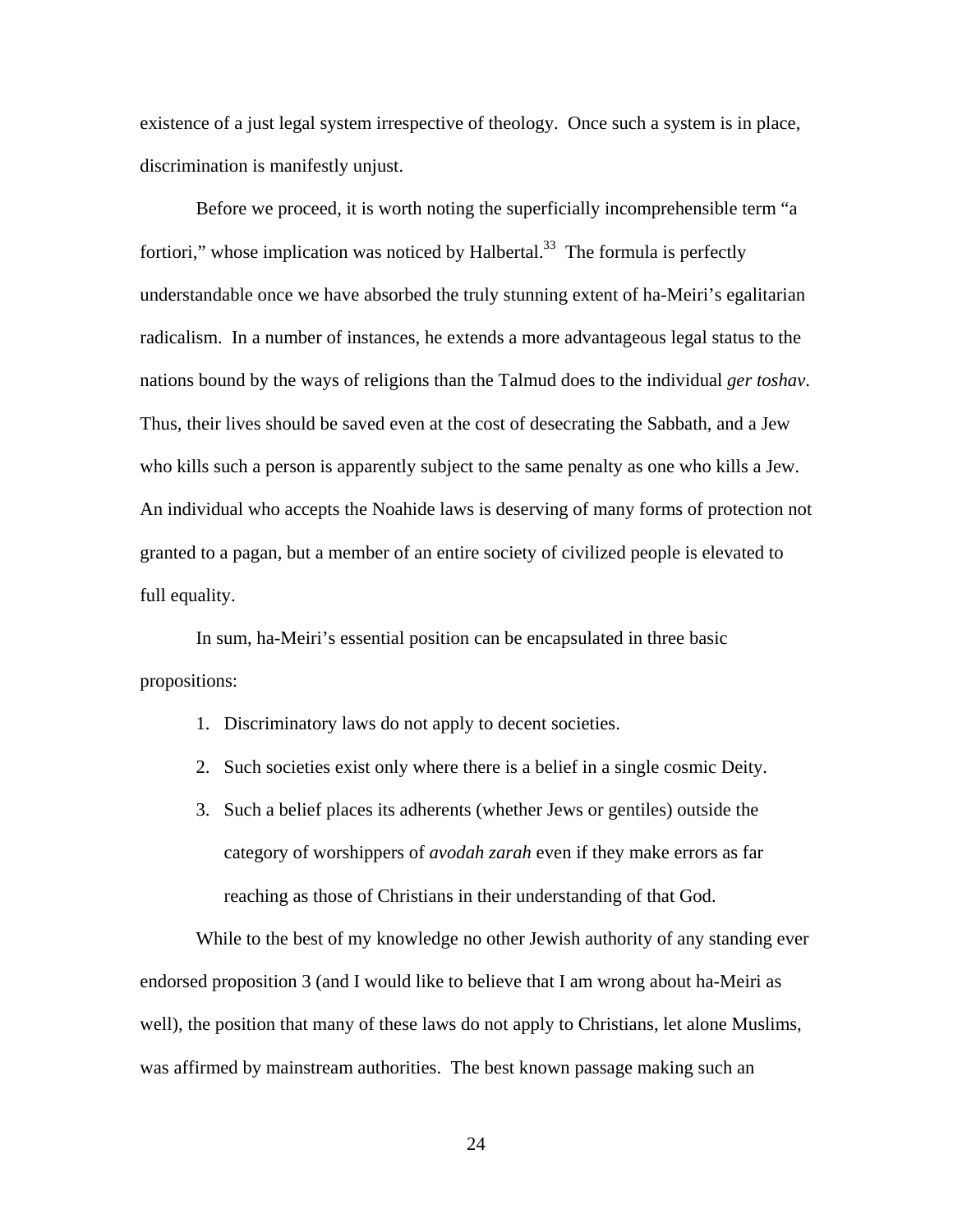assertion is in R. Moses Rivkes's *Be'er ha-Golah* to *Hoshen Mishpat* 425:5, which points to Christian belief in creation, the exodus, and the revelation at Sinai, notes the remark originating in *tosafot* that the intention of Christians is to the Creator of heaven and earth, and makes the point that Jews live under Christian protection.

Jacob Katz asserts flatly that this passage affirms the position that Christians—I assume he means gentile Christians--do not worship *avodah zarah*. While this is possible, it is not necessarily the case. The very *tosafot* alluded to in *Be'er ha-Golah*  makes clear that even though a Christian who says "God" intends to refer to the Creator of heaven and earth, the name "Jesus" is the name of an *elohim aherim*, and, properly understood, the analysis there almost certainly assumes that if a Jew caused a Christian to worship Jesus, he would violate the prohibition against causing someone to sin. The sin in question, is, of course, *avodah zarah*.

 Nonetheless, the tosafists do recognize that this "intention to the Creator" sets Christianity apart from paganism. It is *avodah zarah*, but of a very special sort. To repeat my earlier formulation, it is non-pagan *avodah zarah* in a monotheistic mode*.* Thus, although a proper understanding of *tosafot* does not establish a two-tier system defining *avodah zarah* differently for Jews and gentiles, it does draw a deep distinction between Christianity and standard expressions of *avodah zarah*. Moreover, with respect to the larger, crucial question of whether or not "*avodah zarah* light" is a coherent category in Judaism, even the erroneous understanding that the tosafists exempted Christians from the prohibition against *shittuf* has great relevance. Authorities who attributed this view to *tosafot* held the position that a theology called Christianity exists in which an act that would be unambiguous *avodah zarah* if performed by a Jew is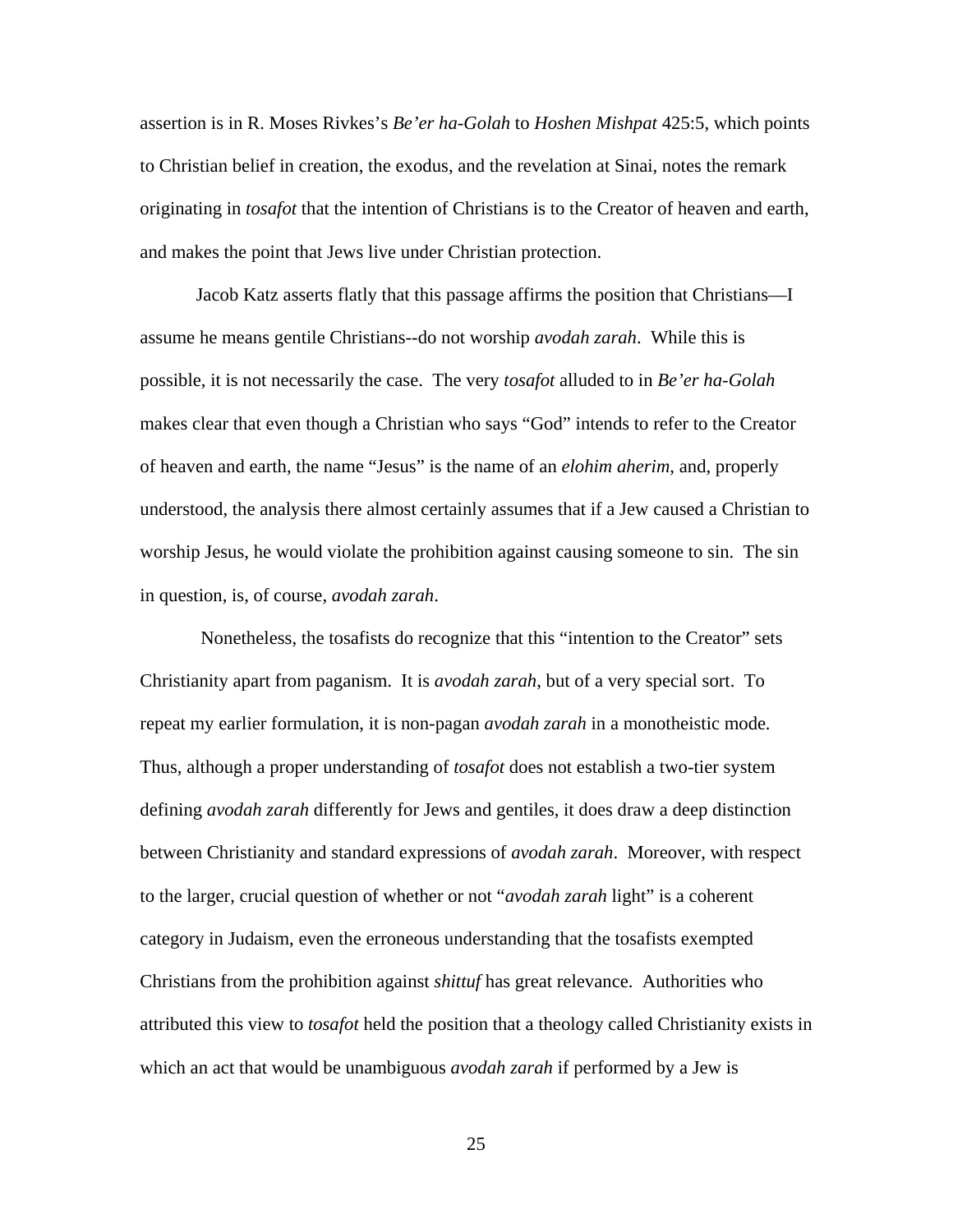permissible if performed by a gentile. Clearly their instinct did not rebel against the principle that there can be a form of *avodah zarah* that is less serious than the norm. If we look at the criteria for the application of discriminatory legislation through a theological lens, this distinction may well be enough to exempt Christians from such discrimination. I am strongly inclined to think that this is precisely the position of the *Be'er ha-Golah*, though he would surely not have gone as far as ha-Meiri in the scope of the exemption.

In contemporary times, however, a question arises that was not addressed by these earlier solutions. What of decent secular societies and decent secular individuals who live in them? Here we confront ha-Meiri's second proposition as well as the formulation in *Be'er ha-Golah*, which propose an inextricable link between moral behavior and belief in a single cosmic God. But if the ethical argument in proposition one is self-sufficient, then empirical evidence of a just, enforced, largely obeyed legal system should be sufficient to trigger exemption from discriminatory laws without regard to religious underpinnings. By removing such underpinnings, we eliminate the divine dimension, but in a Christian environment, we also eliminate *avodah zarah*. It is at least slightly strange to say, "We will treat you equally provided that you do not abandon your (admittedly exceptional) *avodah zarah* for secularism."

In a single sentence in the middle of a lengthy footnote, Halbertal makes a remark that bears on this issue. Rabbi Meir ben Shimon of Narbonne had proposed a contrast between *benei dat* and philosophers who deny divine providence and consequently allow themselves all sorts of immoral behavior. Ha-Meiri, says Halbertal, draws the same contrast between *ba'alei dat* and early idolatrous nations, substituting the latter for R.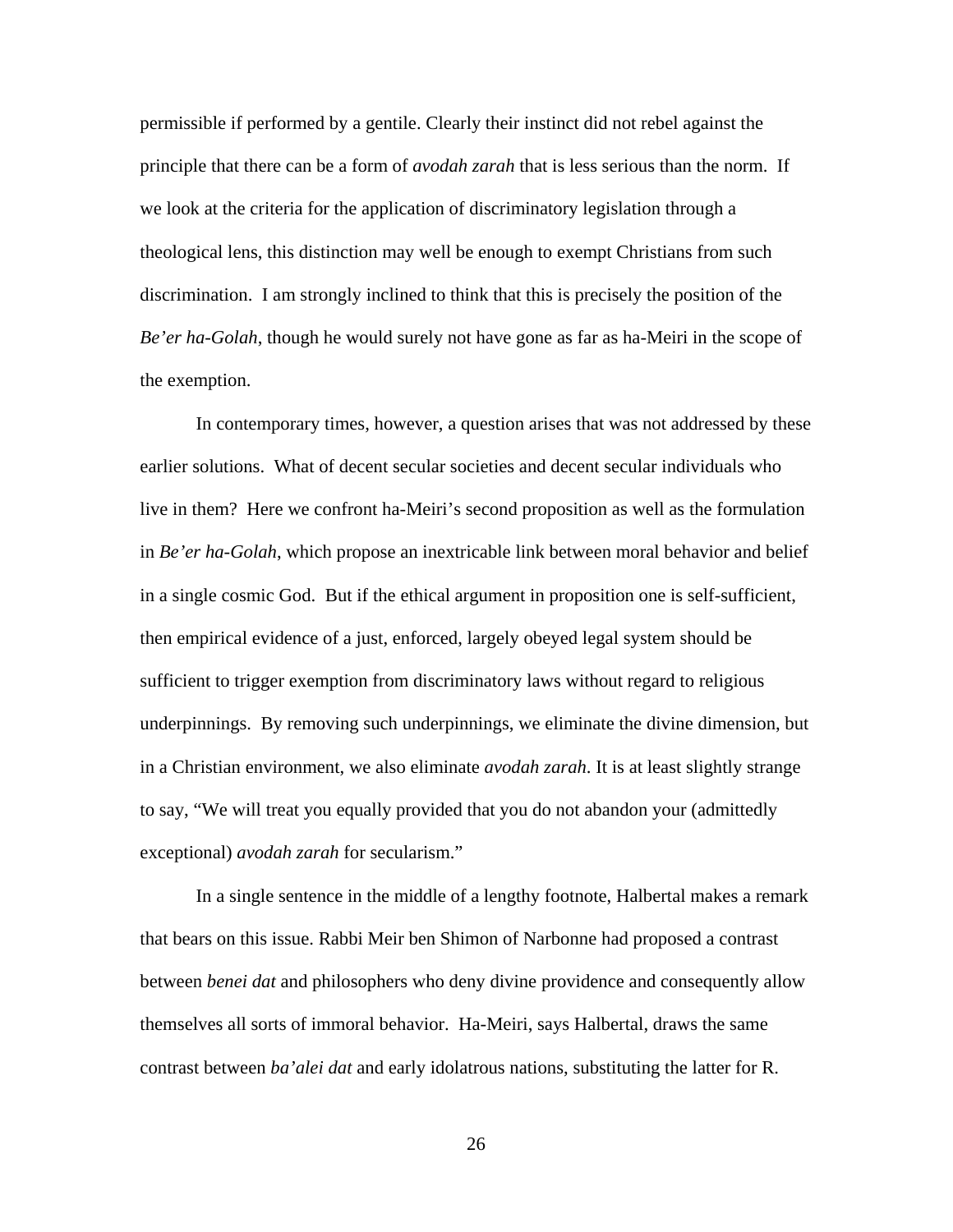Meir's philosophers. The reason for this change is that "in [ha-Meiri's] opinion the philosopher recognizes that the masses require religion, while he himself is restrained by ethical requirements out of internal reasons rather than religiously generated fear."<sup>34</sup> This assertion, unsupported by any specific citation, is probably based on ha-Meiri's affinity to the medieval philosophers who held precisely this position. However, since Halbertal demonstrated in an earlier chapter that ha-Meiri espoused considerably more moderate, traditional views on related matters than a philosopher like Samuel ibn Tibbon, the assumption that he considered philosophers at least equivalent to *ba'alei dat* cannot be regarded as certain. He explicitly connects moral behavior with belief in a God who exercises providence, and his contrast with ancient idolaters rather than philosophers is necessitated by the Talmudic contexts that he addresses. Having said this, I am nonetheless inclined to think that Halbertal is probably correct; if so, then ha-Meiri himself actually maintained the view that I would like to tease out of his expressed position.

The view that gentile behavior rather than theology determines how Jews should treat them is at least implicit in a relatively recent English essay by R. Ahron Soloveichik. He argues that love of other Jews must be blind, but love of gentiles, which he sees as an obligation expressed in the Rabbinic principle called "love of people" (*ahavat ha-beriyyot*),<sup>35</sup> is grounded in the intellect and varies with the degree to which gentiles lead moral lives and treat Jews decently. This position is spelled out more rigorously in his novellae to S*efer ha-Madda*. Here he maintains that the discriminatory laws against non-Jews result only from their status as evildoers (their *shem rasha*). Non-Jews who behave righteously by following the six Noahide laws other than the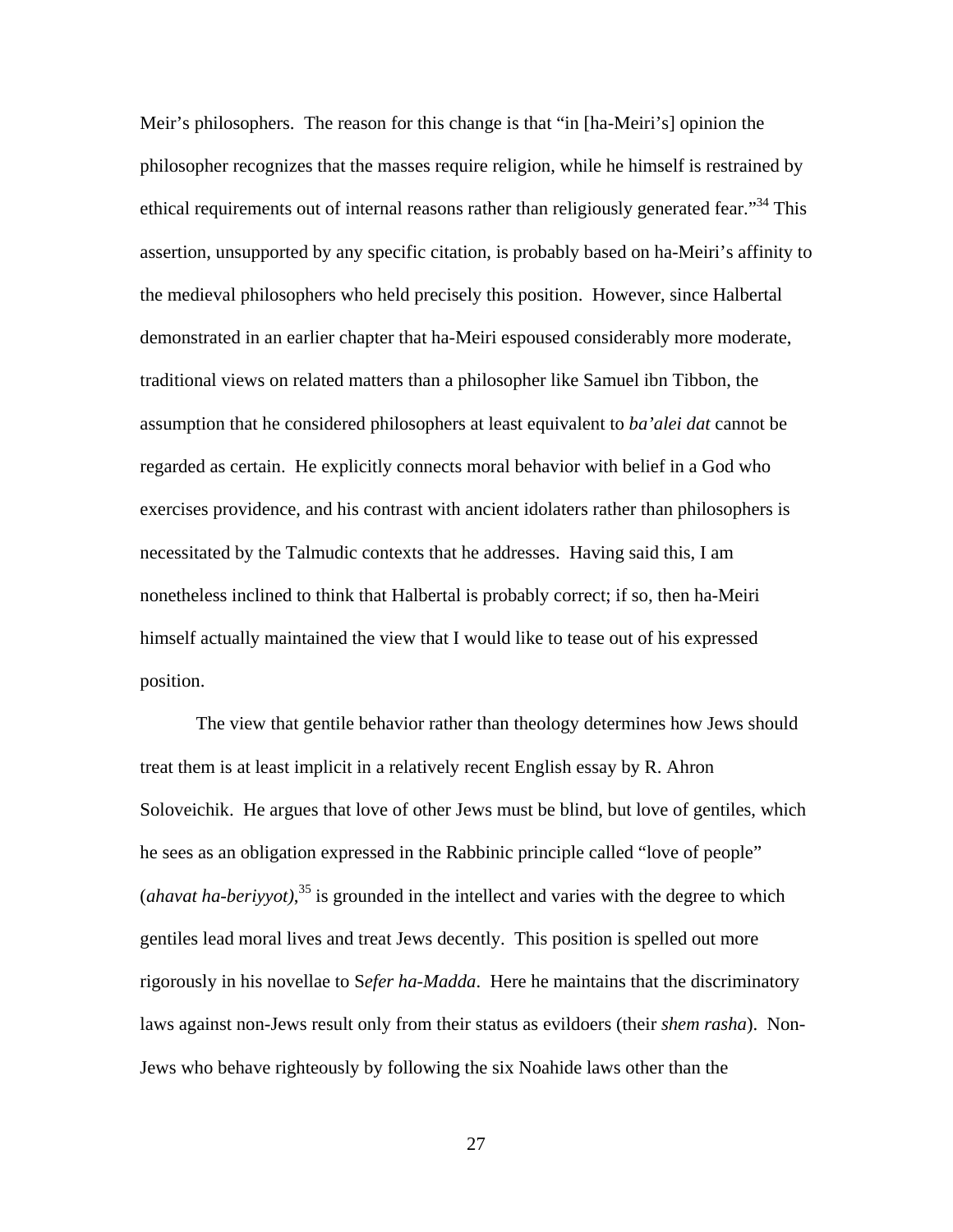prohibition against *avodah zarah* are not considered evil as long as their theological error was inherited, as the Talmud suggests about pagans in the diaspora, from their parents and is thus considered inadvertent or even a result of compulsion. It is worth quoting more fully R. Jacob Emden's application of this talmudic dictum in a responsum to which R. Soloveichik alludes. "The Sages," says the responsum, "declared, 'The gentiles outside the Land of Israel are not worshippers of *avodah zarah;* rather, they follow the customs of their ancestors.*'* Therefore their blood is precious in our eyes and would remain so even if we were ruling over them so that they were conquered under our control in our own land. After all, the Sages said—even with respect to full fledged idolaters--that one does not lower them into a pit. How much more is this so in the diaspora where we take refuge under their protection; we are, then, obligated to protect them with all our ability and save them from death and from any loss or damage to the point where even guarding their money should be a labor of love."<sup>36</sup> Finally, Rabbi Soloveichik's invocation of ha-Meiri<sup>37</sup> in the course of his analysis clearly implies that he regards the latter's distinction between ancient idolaters and his Christian contemporaries as normative.<sup>38</sup>

We return, then, to ha-Meiri. Regardless of whether or not he himself envisioned such a possibility, his analysis allows for the conclusion that an empirically observed social and legal system that follows norms of decent conduct is sufficient to propel a society into the category of civilized nations even if it is not technically bound by the ways of religions. I am acutely aware that such a conclusion requires at least two bold steps.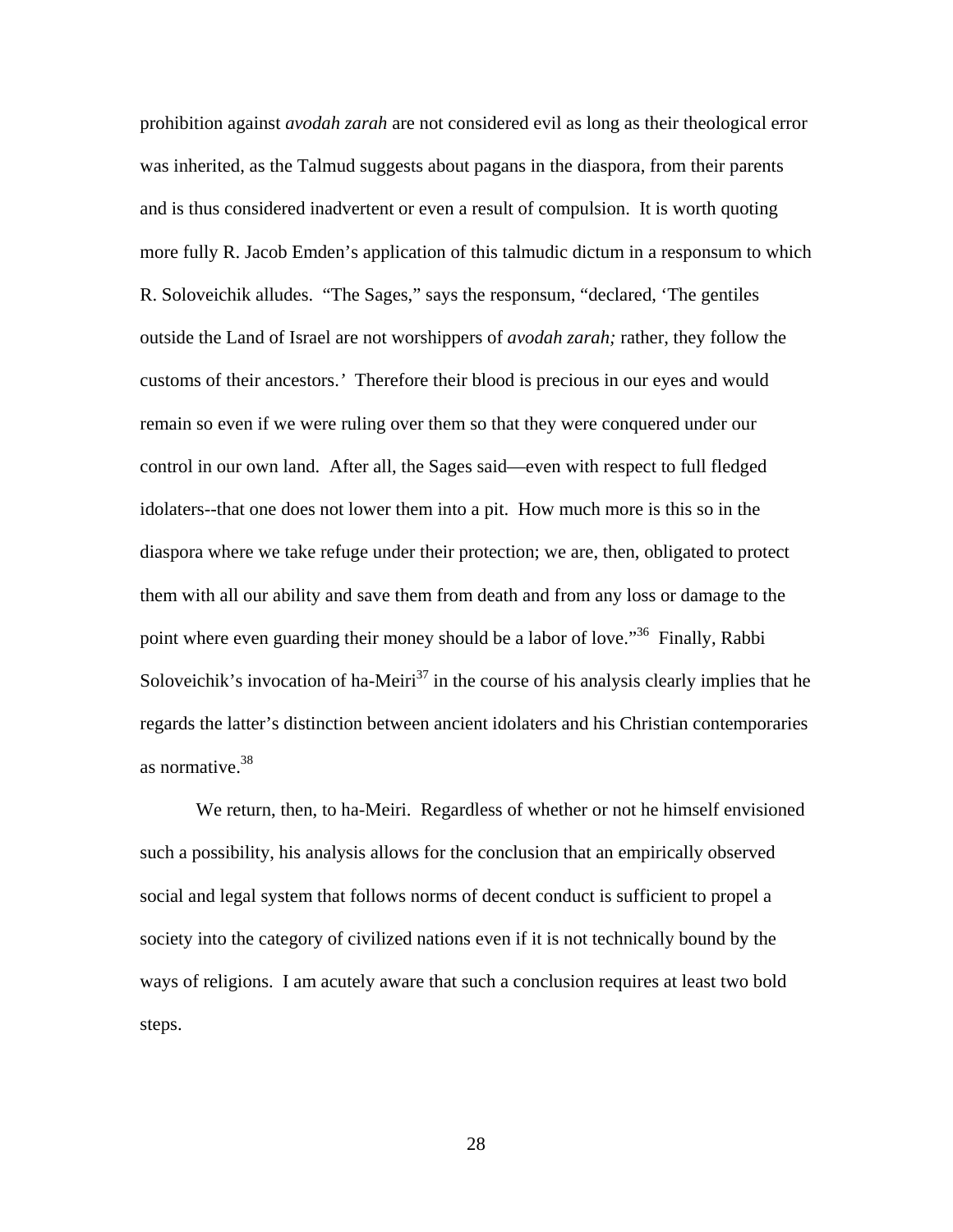First, there is the decision to rule in accordance with ha-Meiri's basic position that nations bound by the ways of religions are exempted from discriminatory laws. This does not require that we go as far as ha-Meiri himself did by applying this principle even to some matters of ritual law<sup>39</sup> or denying that Christianity is *avodah zarah* at all. I have already noted that this step was taken by both Rabbis Weinberg and Soloveichik--and they were not alone. Rabbi Isaac Herzog indicated that one could legitimately rely upon ha-Meiri's view.40 The elder Rav Kook wrote explicitly that "the correct position (*haiqqar*) is that of ha-Meiri that all nations bound by decent practices between man and his fellow man are considered as *gerim toshavim* with respect to all obligations involving human beings," and a similar approach was affirmed by Rabbi Samson Raphael Hirsch, Rabbi David Zvi Hoffmann, and Rabbi Hayyim David Halevi.<sup>41</sup> The distinguished decisor R. Eliezer Waldenberg pointed to Ha-Meiri's position, denied the plausibility of the notion that he had constructed an entire approach out of fear of censorship and the desire for peace, and concluded that his position can serve us as "a paradigmatic source (*makor beit av*) as we come to consider these problems regarding the nations in our age."42 Finally, Rabbi Yosef Eliyahu Henkin wrote a remarkable essay asserting that Noahides are not commanded regarding *shittuf*, referring with approval to a strongly positive passage about non-Jews in *Tiferet Yisrael* (*Avot* 3:14)<sup>43</sup>, wondering whether even those contemporary non-Jews who bow to images really worship them, insisting that the vast majority of today's gentiles are *gerei toshav*, a category that he says does not require a formal declaration before a court for most purposes, and arguing that both the judicial procedures and the punishments characterizing Noahide law are discretionary.<sup>44</sup> Beyond the fundamental endorsement of ha-Meiri's position, the link between civilized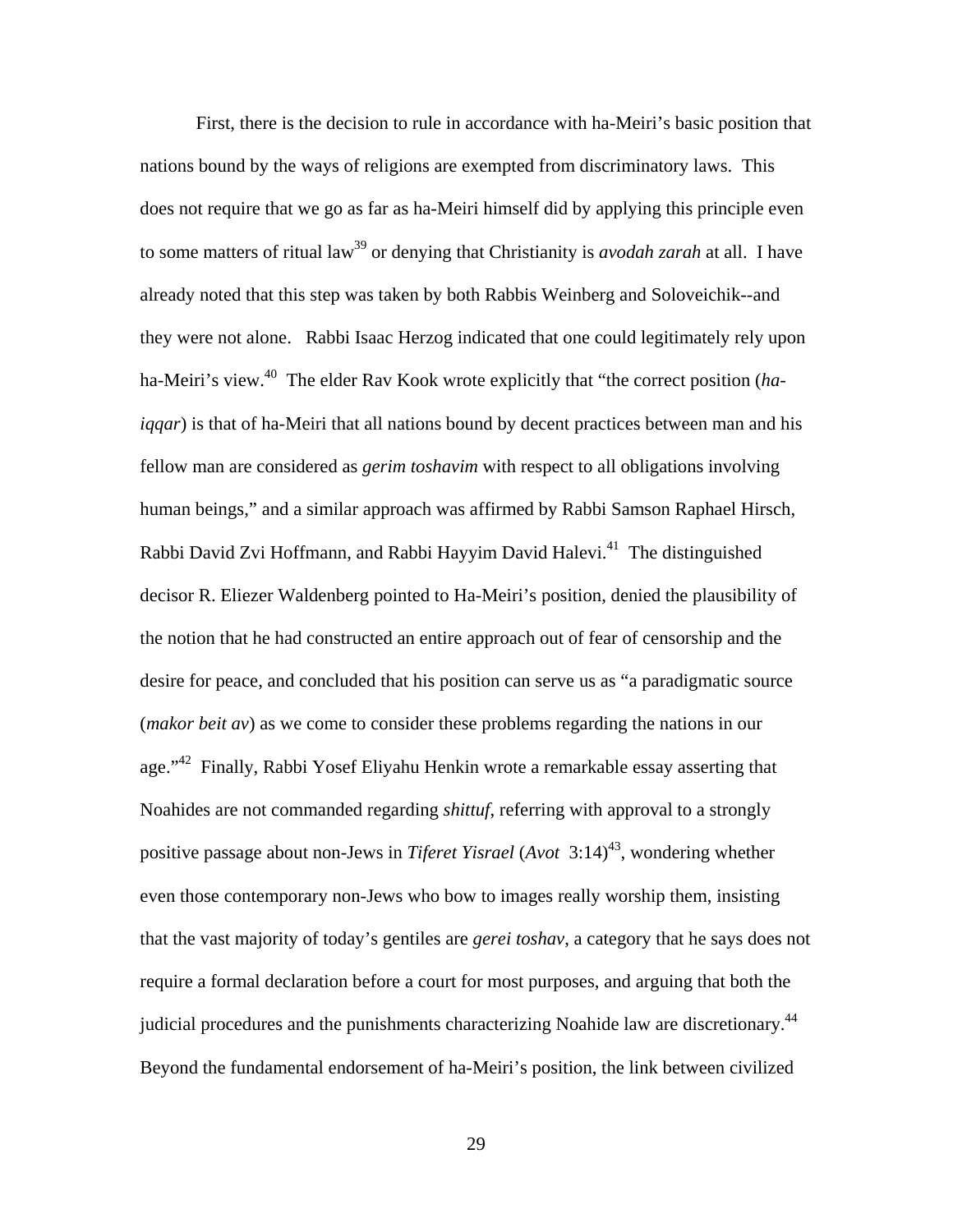status and theism would have to be severed. The motivation for these steps would lie, as I have already noted, in the *posek*'s belief that they best reflect the moral teachings of the Torah and hence the true will of God.

In certain circles, it has become fashionable to speak with disdain of ha-Meiri as a halakhic authority, sometimes, I am afraid, precisely in the context of his views about non-Jews. This assessment was not shared by the author of the *Shittah Mequbbezet*. In one of his responsa, R. Bezalel Ahkenazi vigorously dismissed a legal opinion because it disagreed with "the pillars of halakhic decision-making (*ammudei ha-hora'ah*): the Rif, the Rambam, the Ramah, the Rosh, and the Meiri."<sup>45</sup> We need not apologize for accepting the judgment of Rabbis Hirsch, Hoffman, Kook, Herzog, Halevi, Weinberg, Waldenberg, Henkin and Soloveichik as the basis for endorsing the position of an authority included in such august company by a man who, to paraphrase the famous remark of Samuel, knew the pathways of the *rishonim* like those of his hometown.

The most intractable obligation to exercise intolerance remains the requirement to root out *avodah zarah* from the Land of Israel. As I understand ha-Meiri himself, he would permit even crucifixes worshipped by Jews to remain in their undisturbed churches in the heart of Jerusalem because Christian worship is simply not *avodah zarah*. For all my admitted desire to find grounds for tolerating Christianity in Israel, I am not willing to accept the position that such crucifixes are free of the taint of *avodah zarah*. 46 Rabbi Yehudah Herzl Henkin<sup>47</sup> suggests that our inability to uproot such *avodah zarah* at this time may well represent a providential act designed to postpone a potentially wrenching confrontation to the messianic age, when all the world will willingly abandon all forms of foreign worship.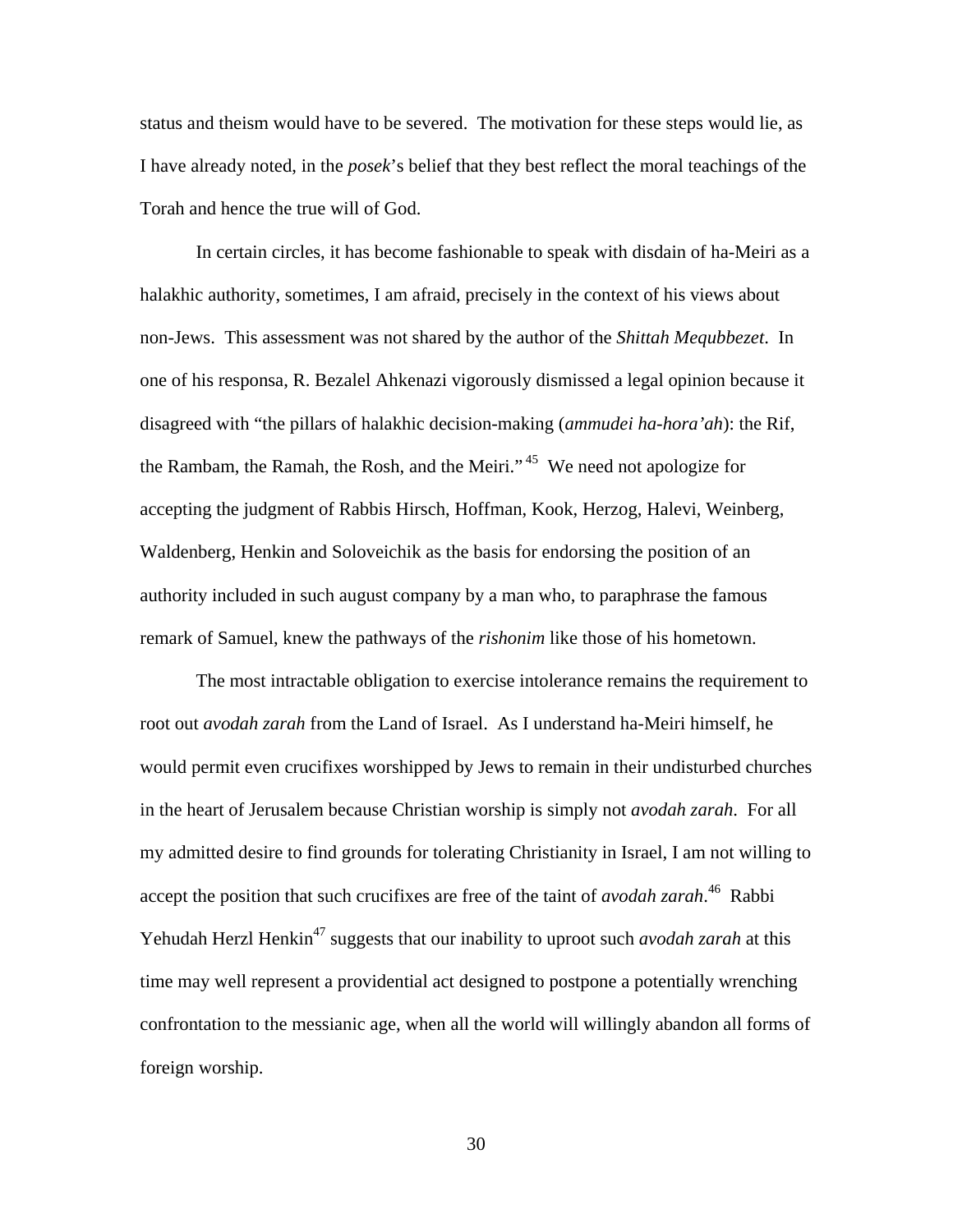May I dare, in the spirit of ha-Meiri and *Be'er ha-Golah*, to broach the possibility that the biblical requirement to eliminate *avodah zarah* from Israel applies only to the forms of *avodah zarah* that prevailed in antiquity? The Torah regularly connects the uprooting of paganism to the abominable acts associated with it. In our time, we find ourselves allied with Christians in a struggle against precisely the forms of immorality that ancient paganism fostered. Even Traditionalist Orthodox groups that avoid any formal dialogue with Christian churches engage in cooperative pursuits in the interest of protecting "family values" in legislation and public policy. Perhaps, just perhaps, the uprooting of *such avodah zarah* in pre-messianic times is not required by the Torah. There is no practical halakhic consequence to this suggestion since everyone agrees that the need to maintain harmonious, secure relations with the nations of the world rules out any effort to enforce a ban on *avodah zarah* in Israel. Nevertheless, the matter is of great relevance in the realm of *hashkafah*, and I can console myself that the suggestion is no more radical than the actual position of ha-Meiri. Still, I am well aware that no *posek* has ever said that any form of technical *avodah zarah* may theoretically be allowed in Israel, and I raise the matter only in the context of *derosh ve-qabbel sekhar* (though many readers will surely have serious doubts about the last two words).

I have left this last paragraph as I presented it to the Orthodox Forum so that I can express my full measure of satisfaction upon discovering that the final sentence is incorrect. After reading the typescript, Avie Walfish pointed me to a footnote that I had missed in Rabbi Herzog's article dealing with the standing of non-Jews in a sovereign Jewish state. "Only full-fledged idolaters (*ovdei avodah zarah gemurim*)," suggests Rabbi Herzog, "pursue a form of worship bound up with licentiousness and sorcery and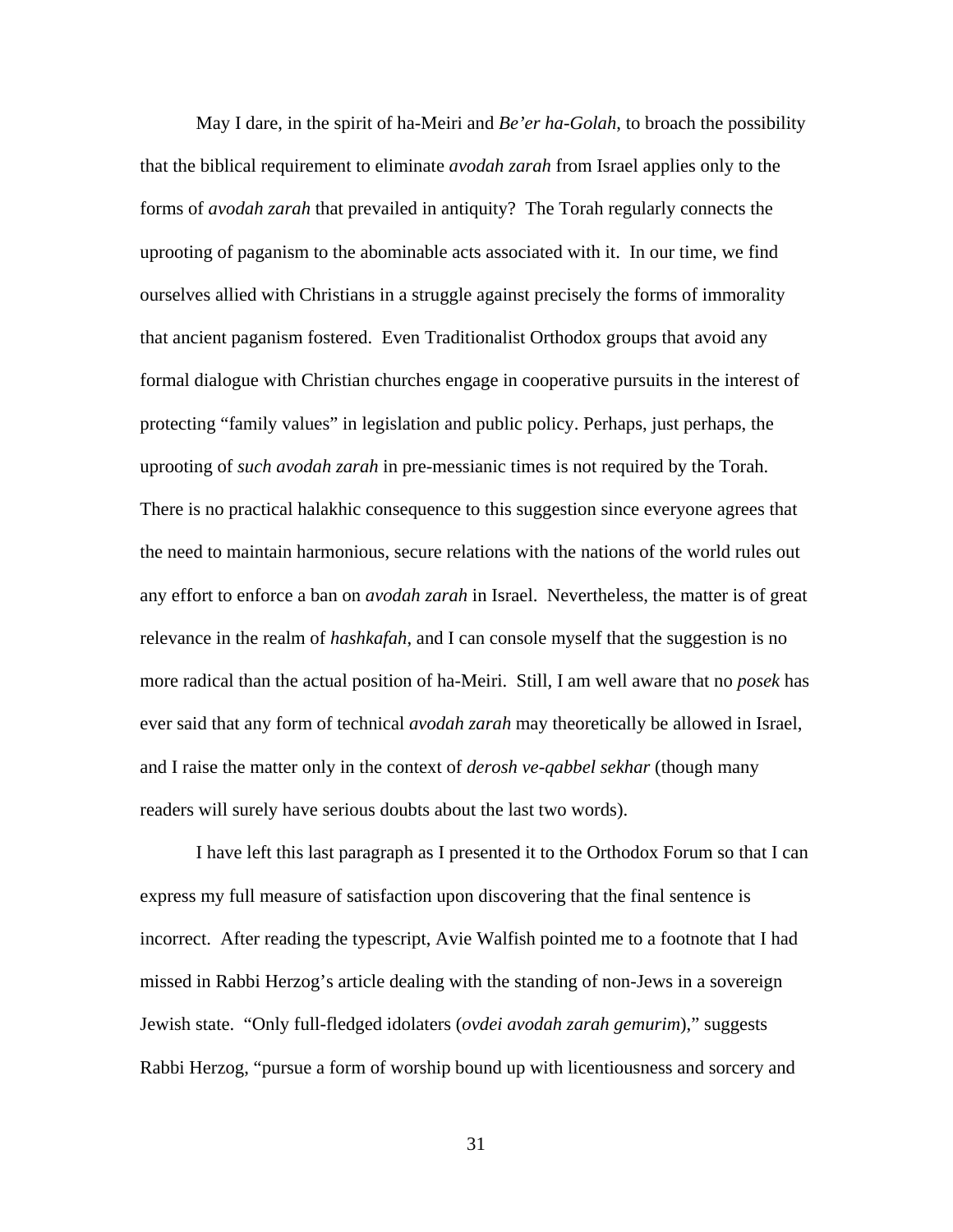all forms of impurity, and it is only about them that the Torah said, '[They shall not remain in your land] lest they cause you to sin against Me' (Exod. 23.33)."<sup>48</sup>

Finally, just the briefest of observations about the issue of non-Jews' eligibility for a portion in the world to come. It is very well known that the Rambam, based on a passage in *Mishnat Rabbi Eliezer*, requires observance of the seven Noahide commandments out of a belief that they were revealed by God. It is reasonably well known that he sets forth a more lenient criterion in a letter (whose authenticity, to be sure, has not gone unchallenged) to R. Hasdai ha-Levi of Alexandria, where he asserts that what matters is the intention of the heart, so that a gentile who has achieved knowledge of God and developed good character traits will enter the world to come.<sup>49</sup> Since it obviously cannot be taken for granted that a non-Jew who meets these criteria will automatically observe the prohibition against *ever min ha-hai* in all its details, it appears to follow that a Noahide may not have to receive a perfect score in observing his commandments to be eligible for eternal life.

On this point, there is an extraordinarily important and little known observation in the responsum of R. Jacob Emden to which I have already alluded:

If [Noahides] violate their commandments they are punished, and ultimately they achieve restoration (*yesh lahem tikkun*) after they have received their punishment; they have a dwelling place and portion in the world to come in accordance with what is appropriate for them. The Sages have said, 'The pious of the nations of the world have a portion in the world to come." They did not say, "The sinners of the nations of the world are judged for untold generations.' Such an eternal punishment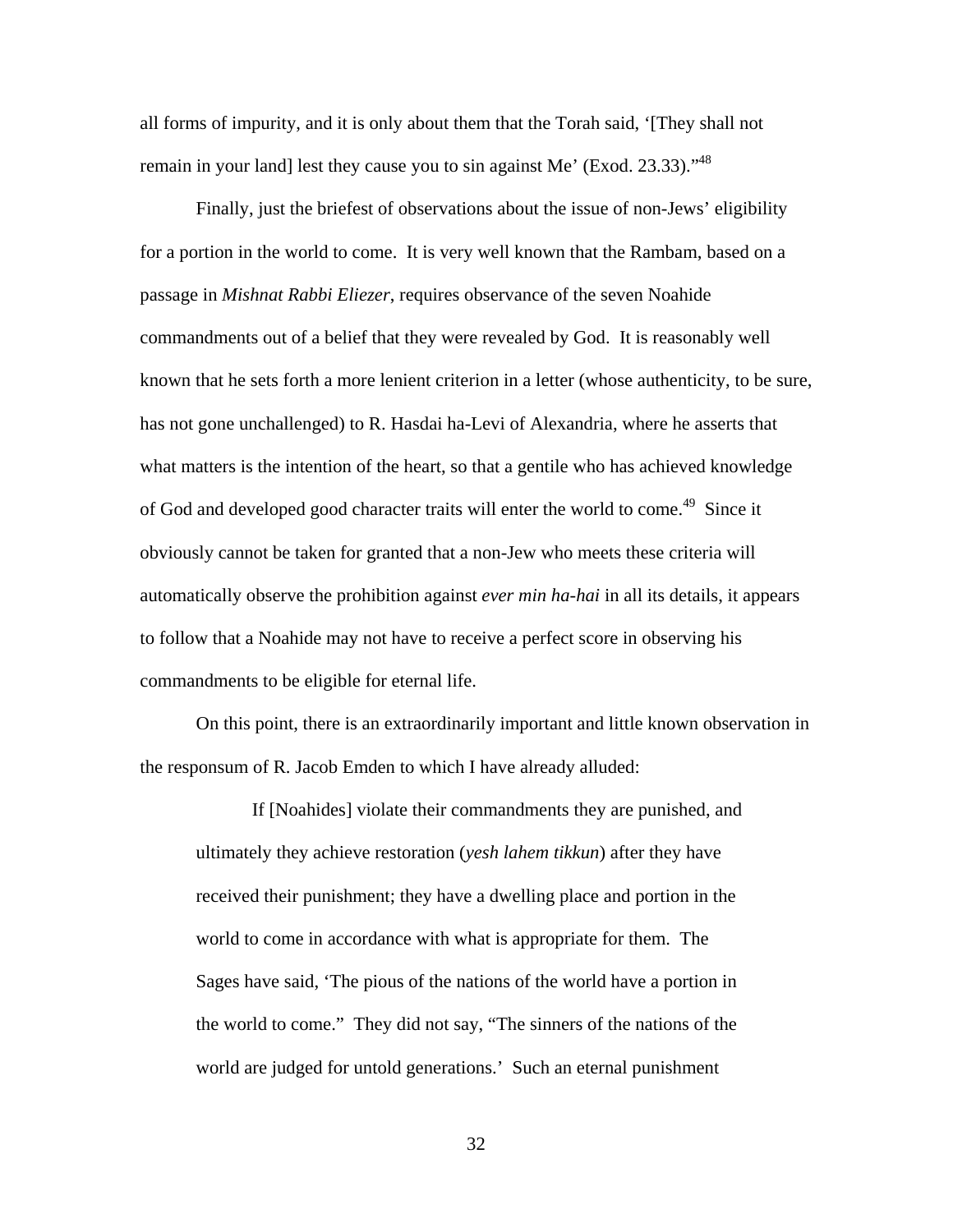would apply only to those who sin with a transgression of the body,<sup>50</sup> as is the case with respect to Jews as well, but other sinners, Jews and gentiles, are not punished forever but, rather, achieve a restored state.<sup>51</sup>

Since, as we have seen earlier, R Emden is explicitly discussing gentiles who engage in what would be culpable *avodah zarah* if not for the fact that they are following their ancestors' customs, it is clear that such behavior does not exclude them from the category of those who ultimately achieve a portion in the world to come. All this is apparently so despite the fact that R.Emden, in response to an inquiry from Mendelssohn, famously defended the Rambam's view that the salvation of non-Jews depends upon their acknowledgement of the source of the Noahide covenant in divine revelation.

 In his classic commentary to the Mishnah, R. Israel Lifshitz unequivocally affirms that Christians have a portion in the world to come. With specific reference to Johannes Reuchlin, he argues that that it is unimaginable that God would not reward a man who struggled successfully to defend the Talmud and was consequently driven to an embittered death by antisemites. Elsewhere in the commentary, he insists that even Gentiles who are less than fully righteous *(beinonim*) have a portion in the world to come, since the mishnah specifies that Balaam, who is, of course, an exemplar of extraordinary evil, is denied such a portion.<sup>52</sup>

 For the Rambam himself, the criterion of knowledge of God is, for philosophical reasons, indispensable for ultimate salvation. Only one who has reached a minimum level of the proper apprehension of God can connect to the spiritual realm to the degree necessary for immortality.<sup>53</sup> Thus, it is unlikely that the Rambam would have affirmed that one with a conception of God as erroneous as that of Christianity could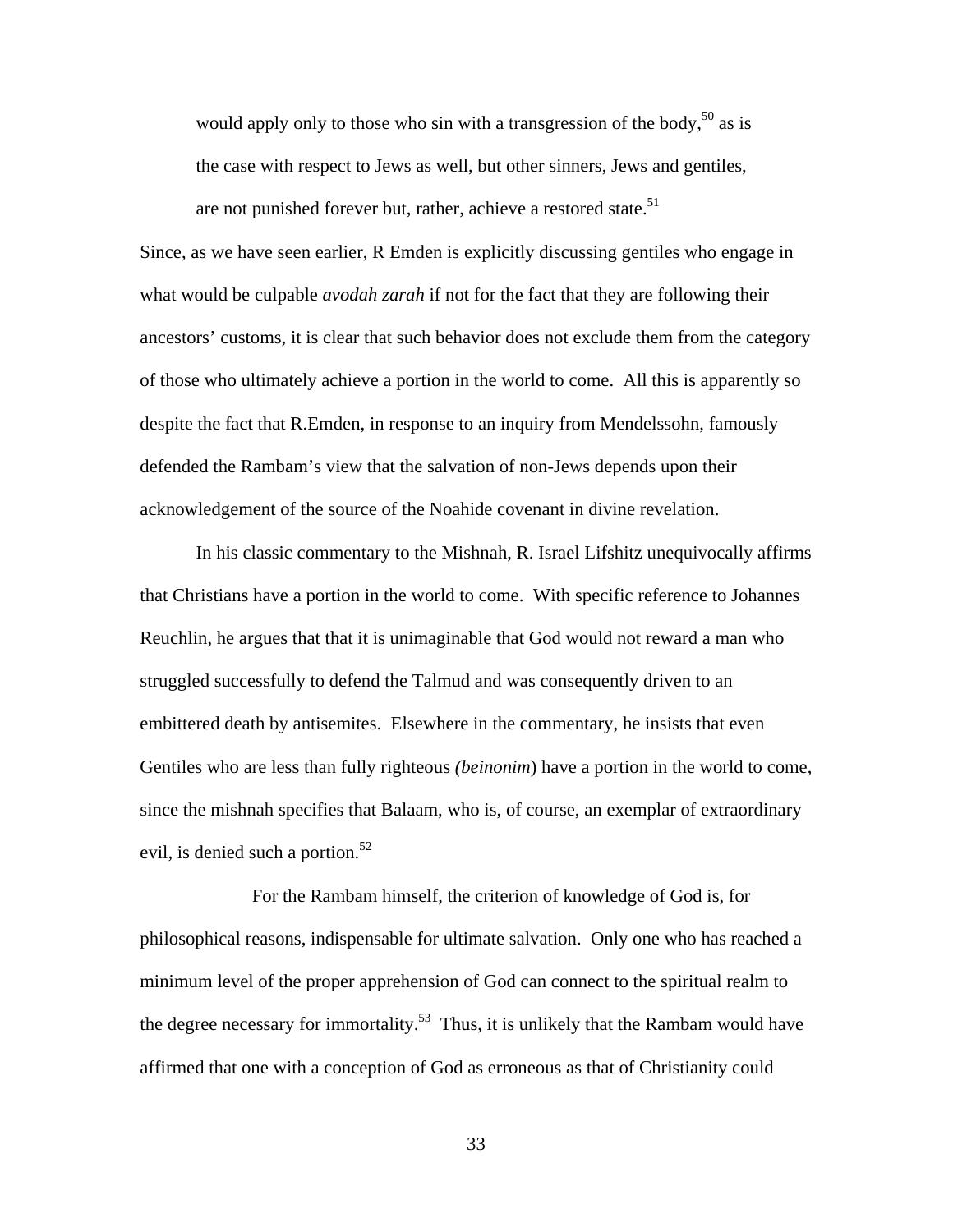attain eternal life. However, I think it is fair to say that a large majority of Jews, including major rabbinic authorities, did not and do not share the technical, almost mechanical understanding of immortality characteristic of medieval philosophers. And so we can once again allow ourselves to ask whether a Christian who has perfected his moral traits—a Holocaust rescuer, to return to the most powerful example--might not enter the world to come. How can we not hope that the answer is yes?

 Let me conclude by addressing a question that lurks beneath the surface of this entire discussion. If we choose to follow a minority position, or even carve out a new variant of that position, because we feel a powerful moral imperative to do so, are we not running the risk of suggesting that the majority of great Jewish authorities through the ages suffered from a severe moral failing? For two complementary reasons, I do not believe that this is the case. First, people who lived in a society that attempted—with considerable success--to degrade and humiliate them would have understandably felt little motivation to qualify and reinterpret explicit directives in the Talmud. When a Holocaust survivor says something sharply pejorative about all *goyim*, I react very differently than I do when an American born Jew below the age of fifty says the same thing. There is nothing remarkable in the *rishonim*'s acceptance of discriminatory laws; what is remarkable is ha-Meiri's striking reassessment.

 Second, there is the fundamental point that *halakhah* is ultimately rooted in the word of God. With varying degrees of success, we all set aside moral qualms with respect to absolutely unambiguous divine directives that appear problematic to us. In the context of authentic Judaism, submission to the divine will is paramount, and suppression of some humane instincts in the face of clearcut *halakhah* may be necessary. To ascribe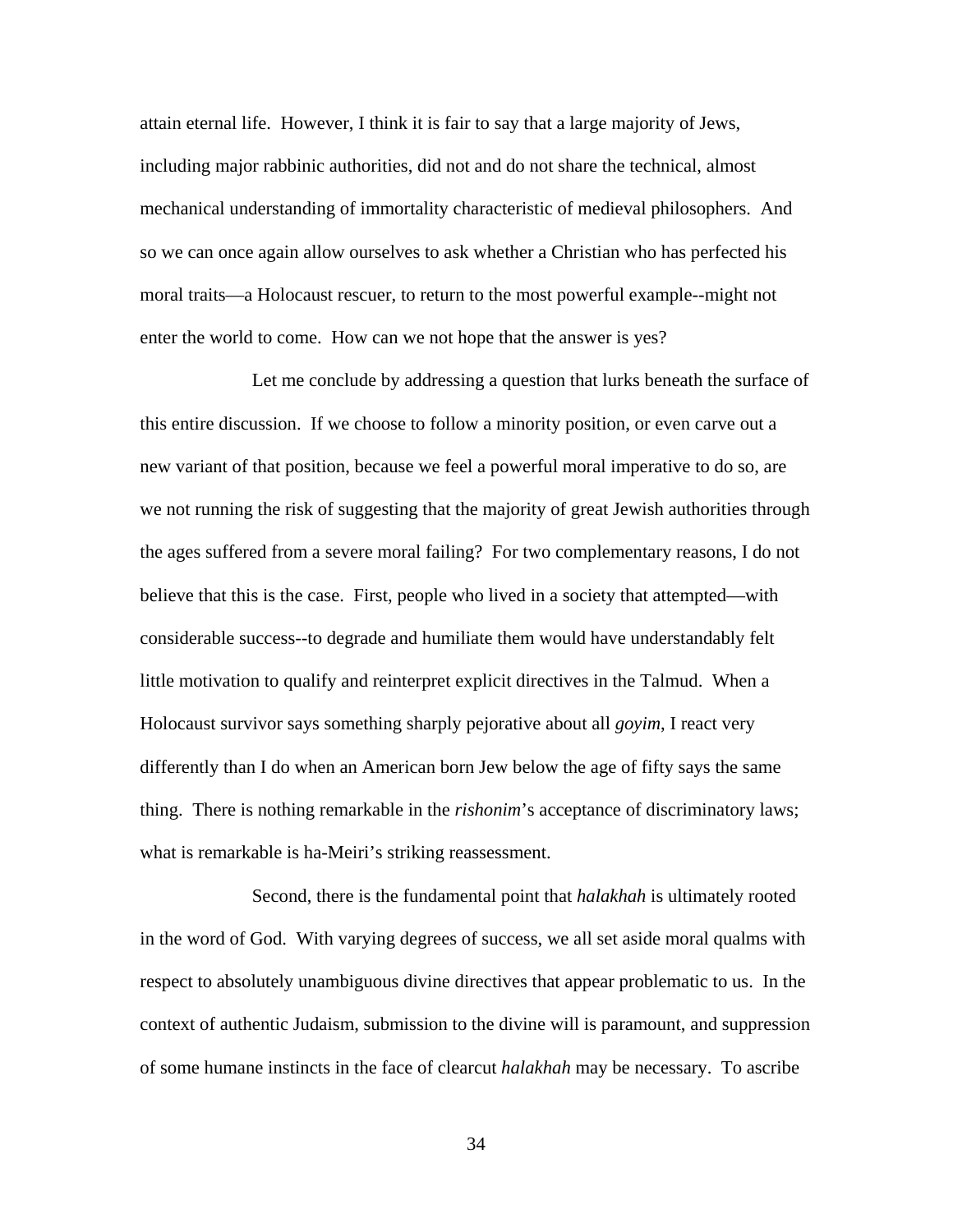moral failings to the rabbinic authorities of an oppressed people for failure to reinterpret the straightforward meaning of sacred texts discriminating against their persecutors is inappropriate, unfair, insensitive, and incorrect. But this does not mean that we must suppress our own moral instincts when we honestly see them as consistent with, even generated by, the values and teachings of the Torah writ large. We have *'al mi lismokh*, and our religiously informed ethical instincts have a role to play as we examine text and tradition to reach a conception of our relationship to non-Jews that will honor the universal mission assigned to the children of Abraham.<sup>54</sup>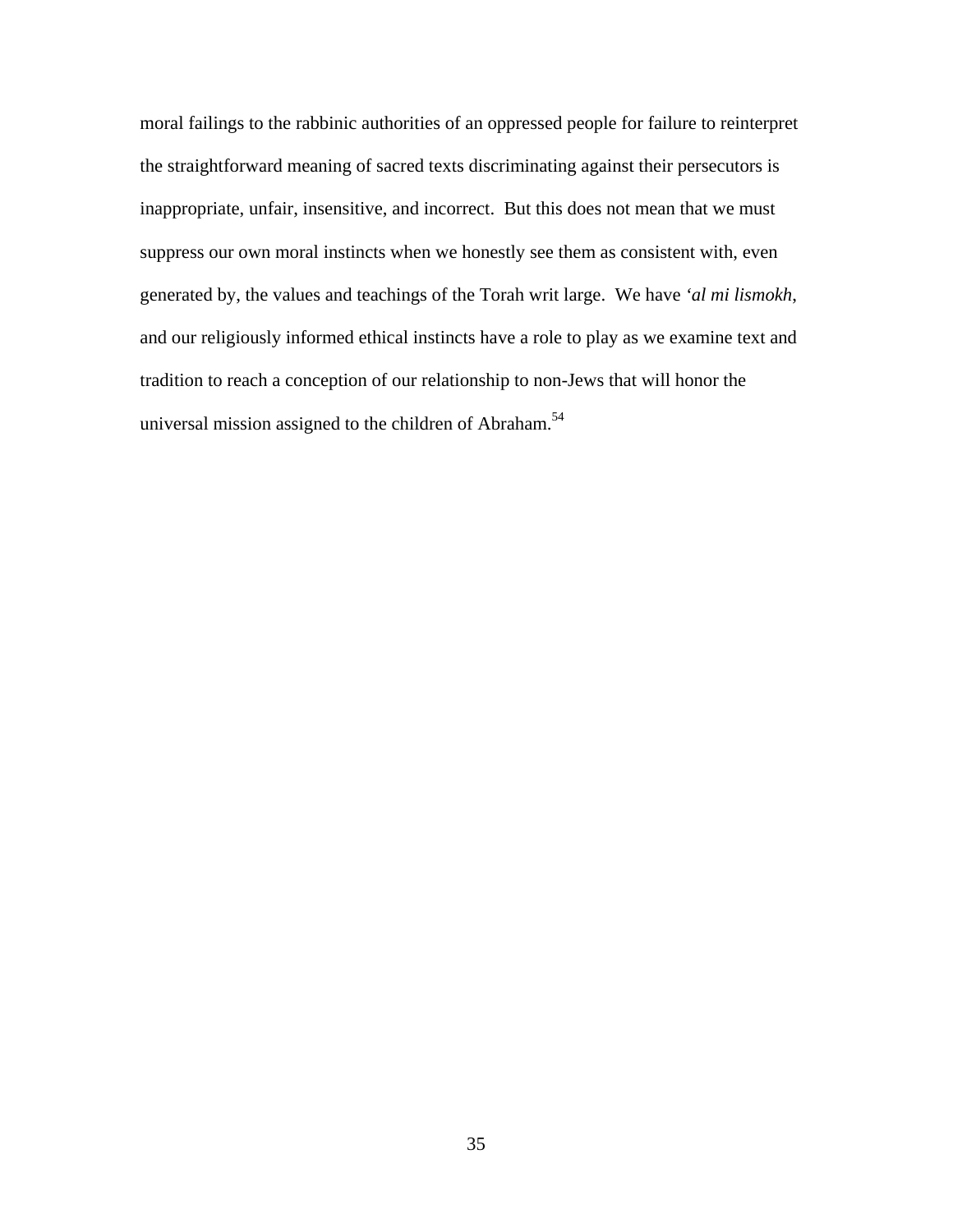$3<sup>3</sup>$  I compressed the essential argument of the last four paragraphs into one in my contribution to a symposium entitled "What Do American Jews Believe"?" in *Commentary* 102:2 (August, 1996): 20. In the discussion of this paper at the Orthodox Forum, Rabbis Norman Lamm and Shalom Carmy noted Buber's similar analysis, and Rabbi Carmy pointed me to R. Ovadiah Seforno's introduction to his commentary on the Torah, where he summarizes the unfolding of the divine plan in Genesis as one of repeated efforts to perfect the human species as a whole ultimately culminating in the need to choose a single *hasid* among the entire species to fulfill the divine plan. See his introduction in *Torat Hayyim* (Jerusalem, 1986), p.23.

<sup>4</sup> When values close to the heart of the contemporary liberal ethos clash with unfettered moral relativism, limits are sometimes rediscovered. Thus, clitoridectomy is often seen as beyond the pale of even an expansive respect for cultural difference.

<sup>5</sup> *Hilkhot Avot ha-Tum'ah* 2:10 (omitted for obvious reasons in some printings).

6 Ezek. 23:20. See *Yevamot* 98a; *Tosafot Ketubbot* 3b, s.v. *lidrosh*. Evidence that the Talmud itself did not apply the principle that "their issue is the issue of horses" to sexual relations with a non-Jew was provided by Rivam in his refutation (ibid.) of Rabbenu Tam's position.

7 See *Tosafot Yevamot* 61a, s.v. *ve-ein*. For the wide spectrum of interpretations suggested through the ages regarding this talmudic passage, see Avi Sagi, *Yahadut: Bein Dat le-Musar* (Tel Aviv, 1998), pp. 163-181. Michael Breitstein, in a paper that he submitted to me in a course at Yeshiva University's Bernard Revel Graduate School, called my attention to the remarkable discussion in Rabbi Israel Lipschutz, *Tiferet Yisrael* to *Avot* 3:14 (*Boaz* #1), which argues that Jews are like Adam because their understanding was given to them directly by God; the other nations, unlike Adam, achieved their moral and intellectual insights through their own efforts. Consequently, the appellation "Adam" is "not such a term of praise" for the Jews.

<sup>8</sup> *Avodah Zarah* 22b.

 $\overline{a}$ 

 $9^9$  For a sustained argument that the Rambam denied an essentialist distinction between Jews and non-Jews, see Menachem Kellner, *Maimonides on Judaism and the Jewish People* (Albany, 1991). He has since reinforced this argument in a series of articles and plans a greatly expanded Hebrew version of the book. See the references in his "Maimonides on the Nature of Ritual Purity and Impurity," *Daat Jubilee Volume* (2003): II, n. 5.

 $10$  For a brief discussion of Halevi's ethnocentric position in its cultural context, see my remarks in Gerald Blidstein, David Berger, Sid Z. Leiman, and Aharon Lichtenstein, *Judaism's Encounter with Other Cultures: Rejection or Integration?*, ed. by Jacob J. Schacter, pp. 77-79, and the references in notes 31 and 32.

<sup>&</sup>lt;sup>1</sup> Rashi's famous comment on Genesis 6:13, paraphrasing R. Yohanan's observation in *Sanhedrin 105a*. 2

 $2$  I refer, of course, to the contrast between Genesis 22 and Genesis 18:23-33.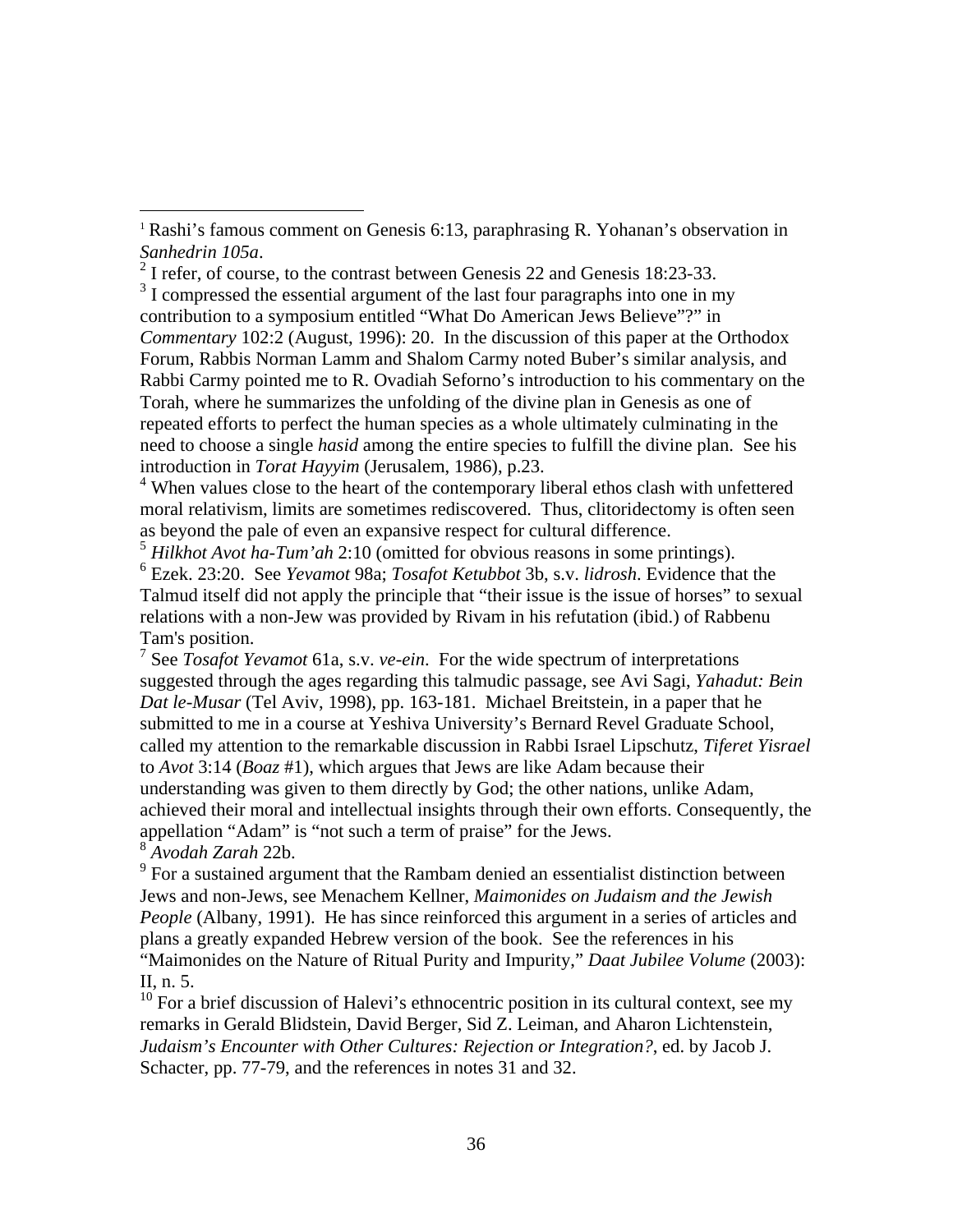<sup>12</sup> *Tanya* 1:1, end. See Adin Steinsaltz, *Be'ur Tanya*, vol. 1 (Jerusalem, 1989), pp. 62-64.  $13$  On the general question of ethics and law in Judaism, see R. Aharon Lichtenstein's celebrated essay, "Does Jewish Tradition Recognize an Ethic Independent of Halakhah?" in *Modern Jewish Ethics: Theory and Practice* (1972), pp. 62-88, reprinted in M. Kellner, ed., *Contemporary Jewish Ethics* (New York, 1978), pp. 102-123. See too Sagi, *Yahadut: Bein Dat le-Musar* (above, n. 7). Eugene Korn's "*Tselem Elokim* and the Dialectic of Jewish Morality," *Tradition* 31:2 (Winter, 1997): 5-30 directly addresses issues central to the concerns of this paper, as does R. Yoel Schwartz, *Am Segullah: Yalqut be-Inyenei Ma'alat Am Yisrael ve-Nizhiyyuto*, chapter 3, pp. 43-62. I am grateful to Rabbi Yona Reiss for bringing Rabbi Schwartz's book to my attention. <sup>14</sup> Marc B. Shapiro, "Scholars and Friends: Rabbi Jehiel Jacob Weinberg and Professor Samuel Atlas," *The Torah u-Madda Journal* 7 (1997): 105-121. Note too Gerald Blidstein's report that although Rabbi Joseph B. Soloveitchik did not hesitate to rule that as a practical matter one is obligated to save the life of a non-Jew on the Sabbath, he acknowledged his moral unease with the theoretical prohibition. See *Gilyon* (Heshvan 5754 [1993]*)*: 25, cited in Shapiro, *Between the Yeshiva World and Modern Orthodoxy: The Life and Works of Rabbi Jehiel Jacob Weinberg, 1884-1966* (London and Portland, Oregon, 1999), pp. 182-183, n. 47.

 $15$  This final sentence along with the specific formulations of the alternative questions that R. Shimon ben Shetah might have asked are mine, not Rabbi Soloveichik's. I think, however, that they capture the thrust of his presentation. His views on some of the key issues were later committed to writing in *Sefer Parah Matteh Aharon: Hiddushim al ha-Rambam Sefer Madda* (1997), pp. 138-153. I thank Rabbis Jeremy Wieder and Meir Soloveichik for urging me to read that passage, to which I shall allude further in the course of this discussion. For a vigorous expression of the position that the *qiddush ha-Shem* engendered by returning a lost object to a non-Jew emerges not out of a deception as to what the Torah requires but out of its deepest values, see Schwartz, *Am Segullah*, p. 55. Indeed, he writes, the return of such an object is a full-fledged obligation rooted in the requirement of walking in the ways of God (pp. 60-61). For a defense of the absence of such an obligation, see Michael Broyde and Michael Hecht, "The Gentile and Returning Lost Property According to Jewish Law: A Theory of Reciprocity," *Jewish Law Annual* 13 (2000): 31-45.

16 "Jacob Katz on Jews and Christians in the Middle Ages," in Jay M. Harris, ed., *The Pride of Jacob: Essays on Jacob Katz and his Work* (Cambridge, Mass., 2002), pp. 41-63.

<sup>17</sup> *Sanhedrin* 63b, s.v. *asur*. I have discussed the various interpretations of this *tosafot* in Appendix III of *The Rebbe, the Messiah and the Scandal of Orthodox Indifference* (London and Portland, Oregon, 2001), pp. 175-177.

<sup>18</sup> *Exclusiveness and Tolerance* (London, 1961), p. 113.

<sup>19</sup> "Christians, Gentiles, and the Talmud: A Fourteenth-Century Jewish Response to the Attack on Rabbinic Judaism," in Religionsgespräche im Mittelalter, ed. by Bernard Lewis and Friedrich Niewöhner, Wiesbaden, 1992, p. 130.

 <sup>11</sup> For a succinct summary, see Aharon Kleinberger*, Ha-Mahashavah ha-Pedagogit shel ha-Maharal Mi-Prag* (Jerusalem, 1962), pp. 37-42.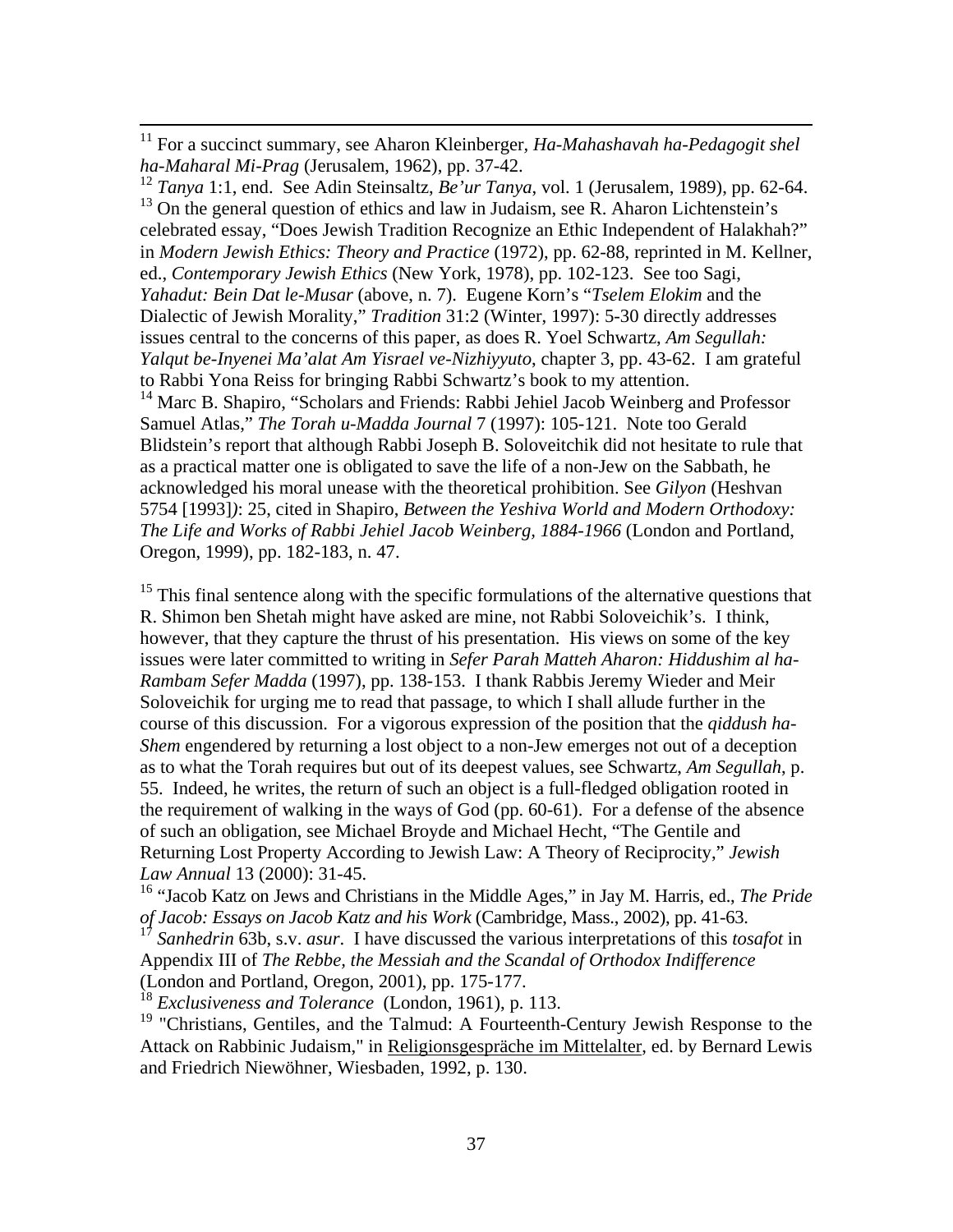20 See Katz's discusssion in *Exclusiveness and Tolerance*, p. 104. See too Judah Galinsky's Yeshiva University Master's thesis, *R. Moshe mi-Coucy ke-Hasid, Darshan u-Pulmesan: Hebbetim me-Olamo ha-Mahshavti u-Pe'iluto ha-Zibburit* (New York, 1993).

 $21$  I have addressed some aspects of the complex question of self-image and image of the other in the medieval Jewish-Christian relationship in "'Al Tadmitam ve-Goralam shel ha-Goyim be-Sifrut ha-Pulmus ha-Ashkenazit," in *Yehudim mul ha-Zelav*, ed. by Yom Tov Assis et al (Jerusalem, 2000), pp. 74-91. The article also analyzes views of the eschatological fate of gentile nations, a much-debated issue in recent scholarship that I have not considered here.

22 See Walter Wurzburger, *Ethics of Responsibility: Pluralistic Approaches to Covenantal Ethics* (Philadelphia, 1994), and Yitzchak Blau, "The Implications of a Jewish Virtue Ethic," *The Torah u-Madda Journal* 9 (2000): 19-41. Cf. Schwartz's remarks in *Am Segullah*, pp. 58-60.

<sup>23</sup> Halbertal argued this position first in "R. Menahem ha-Meiri: Bein Torah le-Hokhmah," *Tarbiz* 63 (1994): 63-118 and again in his *Bein Torah leHokhmah: Rabbi Menahem ha-Meiri u-Ba'alei ha-Halakhah ha-Maimunim bi-Provence* (Jerusalem, 2000). An English translation of much of the relevant chapter appeared in the on-line *Edah Journal* 1 (2000). This understanding of ha-Meiri's view of the relationship between the theological and ethical realms also appears, perhaps independently, perhaps in consequence of Halbertal's *Tarbiz* article, in a 1995 responsum by R. Yehudah Herzl Henkin, *Shu"t Benei Banim* 3 (1997): 121.

 $24$  Ibid.

25 A. Sofer, ed., *Beit ha-Behirah le-Massekhet Avodah Zarah* (Jerusalem, 1964), pp. 4, 9, 32, 189. See Halbertal, *Bein Torah le-Hokhmah*, pp. 84-86.

 $26$  I re-read the relevant material with the wistful hope that ha-Meiri might make consistent use of the term *avodat elilim* rather than *avodah zarah* in passages where he denies the persistence of such practices. Disappointingly, the two terms appear to be used interchangeably.

<sup>27</sup> "Divine Unity in Maimonides, the Tosafists and Meiri," in Lenn Evan Goodman, ed., *Neoplatonism and Jewish Thought* (Albany, NY, 1992), pp. 237-253.

28 A. Sofer, ed., *Bet ha-Behirah le-Massekhet Horayot ve-Eduyot* (Jerusalem, 1958), p. 275. See Katz, *Exclusiveness and Tolerance*, pp. 123-124 and Halbertal, *Bein Torah le-Hokhmah*, p. 101-102.

<sup>29</sup> This is not to say that no other Jews ever expressed such views. See Ishmael Hanina ben Mordekhai ha-Rofe, *Sheva Haqirot* (Husiatyn, 1903), pp. 2ff=*Ha-Shahar* 2, pp. 17- 19, whose comments were made under Christian interrogation in sixteenth-century Italy. Compare the similar, uncoerced argument of Solomon Modena, another sixteenth-century Italian Jew, published and discussed in David Ruderman, "A Jewish Apologetic Treatise from Sixteenth-Century Bologna," *Hebrew Union College Annual* 50 (1979): 253-276. I elaborated very slightly on these sources in *The Rebbe*, pp. 160-161, n. 2.

30 Shapiro, "Scholars and Friends," p. 118. See too Shapiro's *Between the Yeshiva World and Modern Orthodoxy,* p. 183.

31 See Appendix II ("The Parameters of *Avodah Zarah*") and Appendix III ("The *Tosafot* on Association [*Shittuf*])," in *The Rebbe*, pp. 159-177.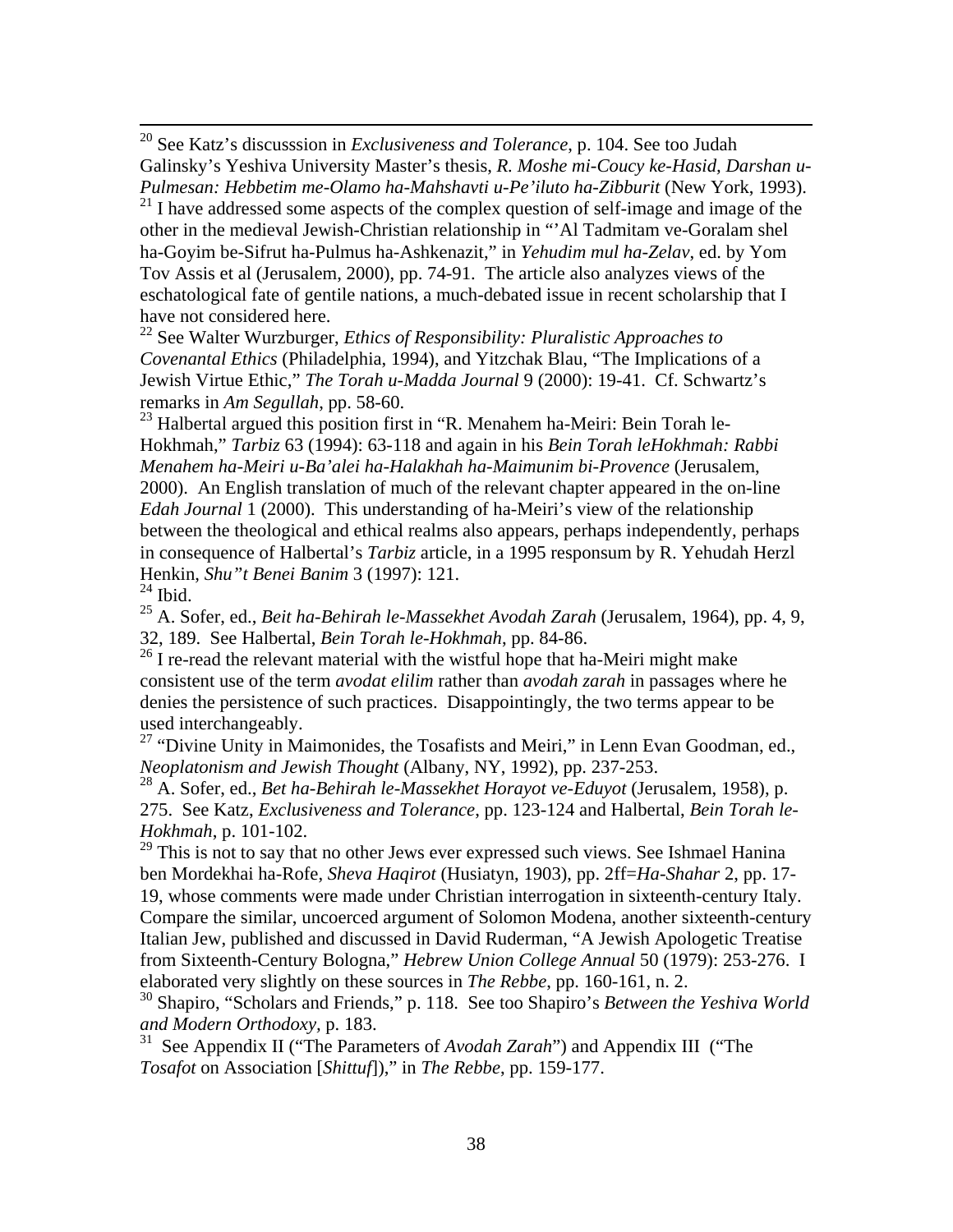<sup>32</sup> Some measure of consolation can be derived from the fact that one reason for the failure to exclude such believers from Orthodox Judaism is the conviction that these views are held by less than a handful of marginal, even unbalanced individuals. This conviction results from behavior not very different from that of Galileo's famous visitor- a steadfast refusal to look at manifest evidence, in this instance evidence that the theology in question is affirmed and disseminated by prominent rabbis serving in the central institutions of Chabad-Lubavitch and has penetrated deeply into the lay community. I am afraid, however, that even when observers reluctantly conclude that they are not dealing with a figment of my imagination, the effective legitimation of the believers remains intact.

<sup>33</sup> *Bein Torah le-Hokhmah*, p. 87, n. 13.

<sup>34</sup> *Bein Torah le-Hokhmah*, p. 101, n.35.

35 R. Soloveichik (*Logic of the Heart, Logic of the Mind*, 1992, p. 70) cites R. Hayyim Vital's affirmation of an obligation to love even gentiles, as does Schwartz, *Am Segullah*, p. 62. Yitzchak Blau has provided a list of five additional authorities who maintain this position; see Blau, "The Implications of a Jewish Virtue Ethic," p. 27.

<sup>36</sup> *Sefer She'elat Yavetz* (Lemberg, 1884), responsum 41, p. 36b, column 1. For a discussion of some of the relevant issues and sources, see R. Ovadiah Yosef's responsum encouraging Jews to pray for the recovery of sick gentiles: *She'elot u-Teshuvot Yehavveh Da'at* (Jerusalem, 1976/7), vol. 6, # 60.

37 Pp. 139, 151.

 $38$  Rabbi Soloveichik (p. 140) goes further by inferring the position that he advocates from *Tosafot Hullin* 13b, s.v. *nokhrim*. (Because of a typographical error, his first reference to the *tosafot* cites *Hullin* 10 rather than 13.) In this instance, his deduction seems to go beyond the evidence.

 $39$  I did not address these examples in my discussion because discrimination in ritual law is not my major concern. For details of ha-Meiri's almost incredible (and to some observers who believe these passages are forgeries, fully incredible) application of his category to matters of *yihus* and preparing food on holidays, see Halbertal's discussion, pp. 92-96.

40 See R. Yitzhak Eizik ha-Levi Herzog, *Tehuqah le-Yisrael al pi ha-Torah*, vol. 3, (Jerusalem, 1989), p. 278. See too Itamar Warhaftig, "Rabbi Herzog's Approach to Modernity," in Moshe Sokol, ed., *Engaging Modernity: Rabbinic Leaders and the Challenge of the Twentieth Century* (Northvale, NJ and Jerusalem, 1997), pp. 288-289. (Warhaftig's translation does not properly reproduce the clause "Gam le-aharei she-anu meqabbelim et divrei ha-Meiri ha-yedu'im al ha-ummot ha-gedurot be-darkhei ha-datot," so that the reader is puzzled by his assertion that R. Herzog relies on ha-Meiri's position.) In addition to R. Ahron Soloveichik's discussion in the works cited in notes 15 and 35, see his "Be-Inyan Bikkur Holim u-Refuah," *Beit Yitczhak* 22 (1990): 218-248, which was brought to my attention by Jeffrey Hochberg.

41 Rabbi Avraham Yitzhak ha-Kohen Kook, *Iggerot Ra'yah*, vol. 1 (Jerusalem, 1961), p. 99; I am grateful to Rabbi Dov Linzer and Prof. Marc Shapiro for calling my attention to this passage. Prof. Shapiro also alerted me to the comments by Rabbis Hirsch, Hoffmann, and Halevi. See Rabbi Samson Raphael Hirsch, *Judaism Eternal*, vol. 2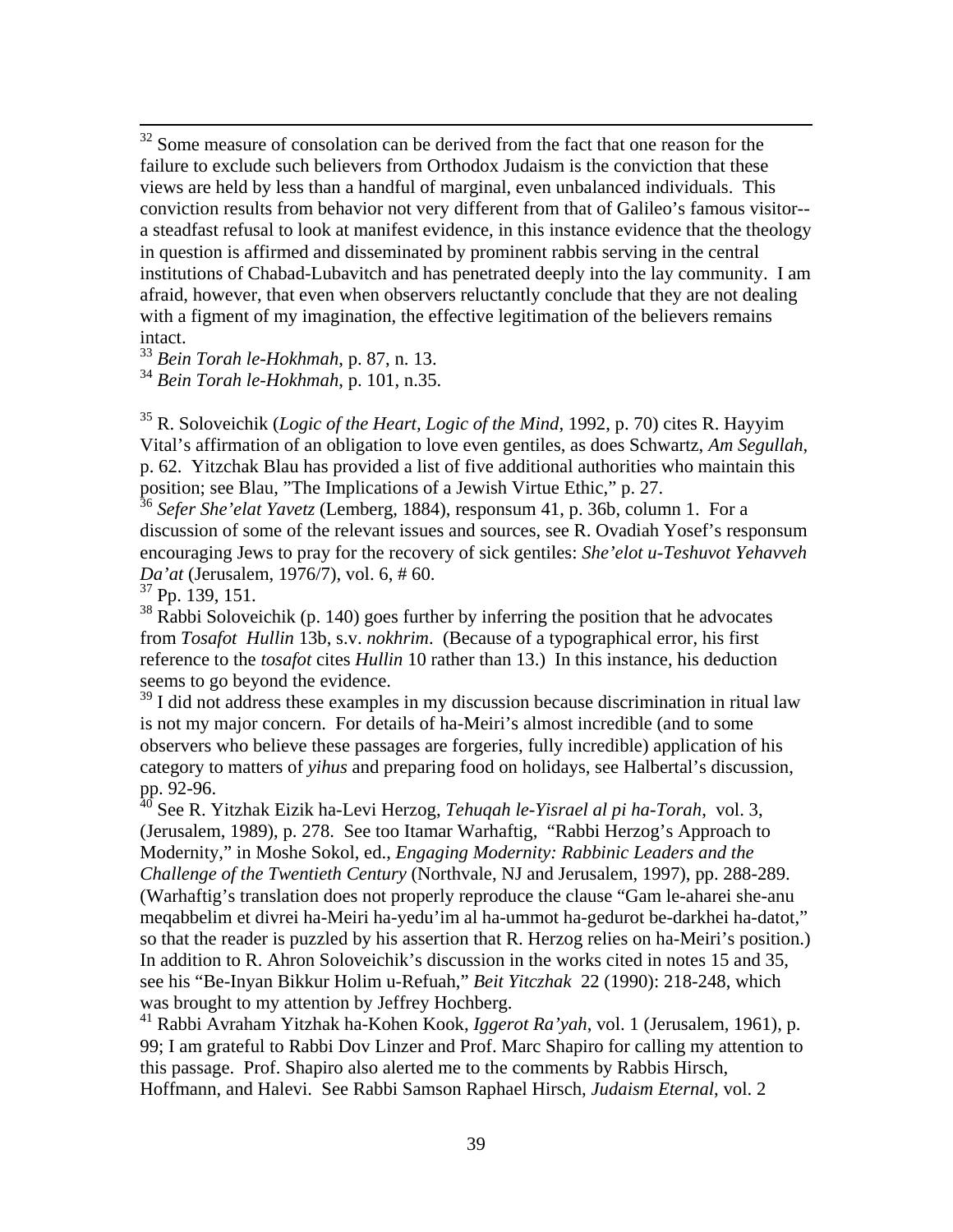(London, 1956), pp. 167ff.; Rabbi David Zvi Hoffmann, *Der Shulchan-Aruch und die Rabbinen ueber das Verhaeltnis der Juden zu Andersglauebigen* (Berlin, 1894); and Rabbi Hayyim David Halevi, *Aseh Lekha Rav*, vol. 9 (Tel Aviv 1989), #32. See too vol. 8 (Tel Aviv, 1988), #68. (I had long been familiar with Hoffmann's position—see n. 4 of my article in the Katz volume [above, n. 16]--but had neglected to cite it in the initial version of this paper.) In the last three cases, the exclusion or near exclusion of Christianity from the category of *avodah zarah* goes beyond the point that I think the evidence warrants, but the substantive position of these authorities significantly augments the list of rabbinic figures who insisted upon equal treatment for ethical non-Jews. R. Hirsch does not explicitly cite ha-Meiri, but, in sweeping terms clearly intended to include Christians, he writes of our obligation to treat non-Jews who observe their commandments exactly as we would treat Jews.

42 Introductory letter to Hayyim David Halevi, *Bein Yisrael la-Ammim* (Jerusalem, 1954), pp.16-17. Here again I am indebted to Marc Shapiro for the reference.

See above, n. 7 and the text below at n. 52.

<sup>44</sup> He remarks—without specifying examples—that there are many proofs of this position in the Bible. When a twentieth-century authority proves a point about Jewish law directly from the Bible, it is clear that unusual concerns are at work. R. Henkin goes on to assert that a Talmudic term describing a harsh form of indirect execution (*kippah*) really refers to ordinary imprisonment; however, it comes with an option allowing the court--under unusual circumstances--to impose the more extreme measure described in the Talmud. Those who interpret the matter otherwise speak evil (*dovrim sarah*) of the Sages. Similarly, the law that a non-Jew can be convicted in a judicial process involving just one witness and one judge does not establish a norm or an ideal, merely a permissible procedure. The proper approach, says Rabbi Henkin, is that of the United States, where the judgment of many individuals (presumably jurors) is required to impose punishments. See Henkin, "Qetz ha-Yamin," *Ha-Darom* 10 (Elul, 5719):5-9.

45 Yisrael Feldman, ed., *She'elot u-Teshuvot Rabbenu Bezalel Ashkenazi* (1955), #6, p. 22a, col. 1.

<sup>46</sup> I doubt that we are helped very much even by the view that Christianity is permitted to gentiles. There are, after all, Jewish converts to Christianity in Israel, and they too kneel before Israeli crucifixes in Israeli churches.

47 Pp. 131-132.

 $\overline{a}$ 

48 "Zekhuyot ha-Mi'utim le-fi ha-Halakhah," *Tehumin* 2 (1981): 174, n. 9.

<sup>49</sup> *Kovetz Teshuvot ha-Rambam ve-Iggerotav* II, pp. 23b-24a; Yitzhak Shailat, *Iggerot ha-Rambam* (Jerusalem, 1987), vol. 2, p. 681. Both Rabbi Soloveichik (*Parah Matteh Aharon*, p. 153) and Rabbi Schwartz (*Am Segullah*, p. 47) made reference to this letter. See Shailat's objections to its authenticity in his edition, pp. 673-676.

<sup>50</sup> *Tosafot* understands the talmudic formulation defining *posh'ei ummot ha-olam begufan* as those who transgress "ba-averah" to refer to sexual sin. See *Rosh ha-Shanah* 17a. <sup>51</sup> *Sefer She'elat Yavetz*, responsum 41, p. 36b, column 1.

<sup>52</sup> *Tiferet Yisrael to Avot* 3:14 (*Boaz* #1) and *Sanhedrin* 10:1 (*Yakhin* #2), brought to my attention by Michael Breitstein.

 $<sup>53</sup>$  Cf. Arthur Hyman's argument that this is why the Rambam requires an understanding</sup> of the non-corporeal nature of God as a sine qua non for entry into the world to come; see